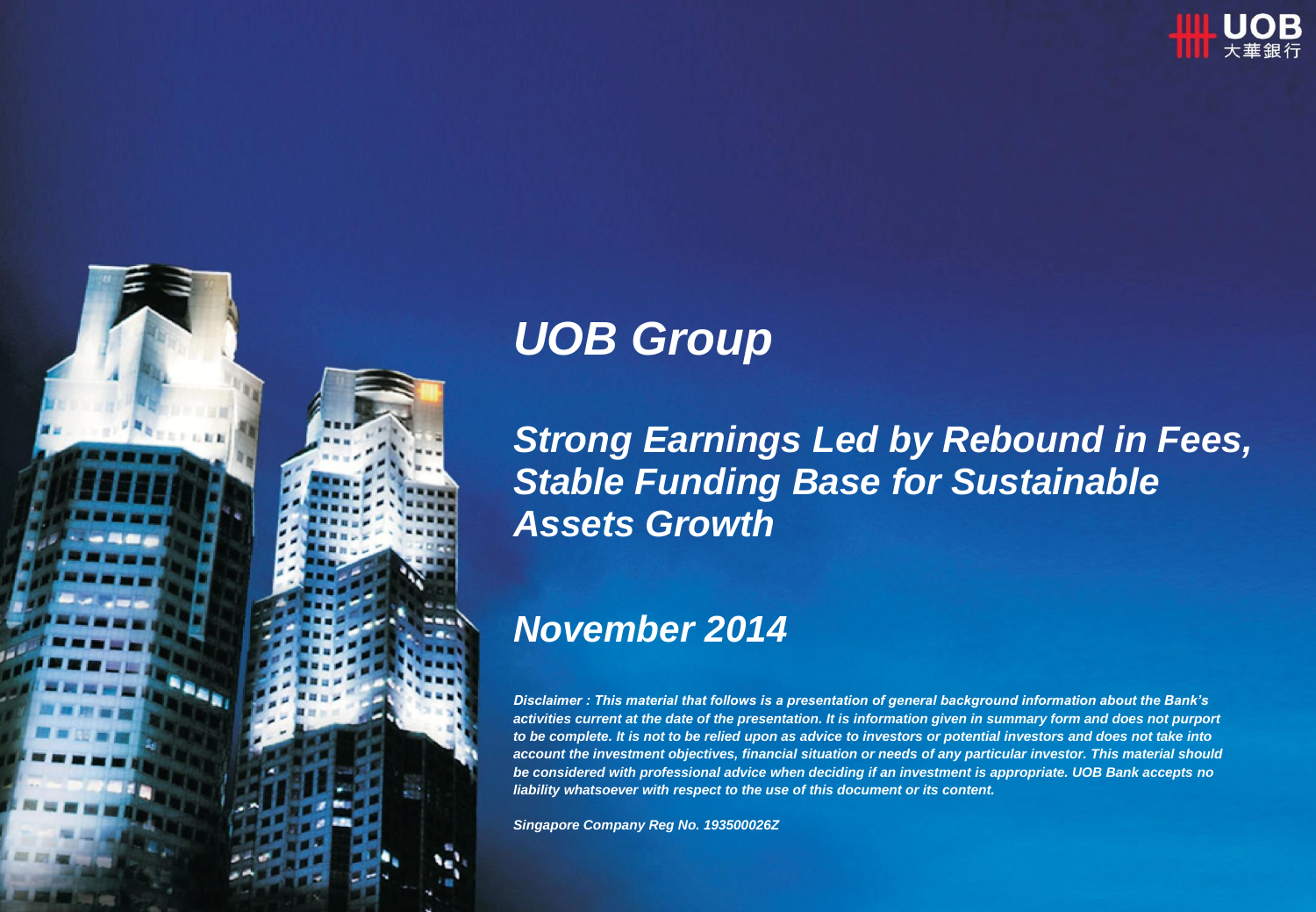# **Agenda**



| 1                | <b>Overview of UOB Group</b>   |
|------------------|--------------------------------|
| $\overline{2}$   | <b>Macroeconomic Outlook</b>   |
| 3 <sub>1</sub>   | <b>Strong UOB Fundamentals</b> |
| $\blacktriangle$ | <b>Our Growth Drivers</b>      |
| 5                | <b>Latest Financials</b>       |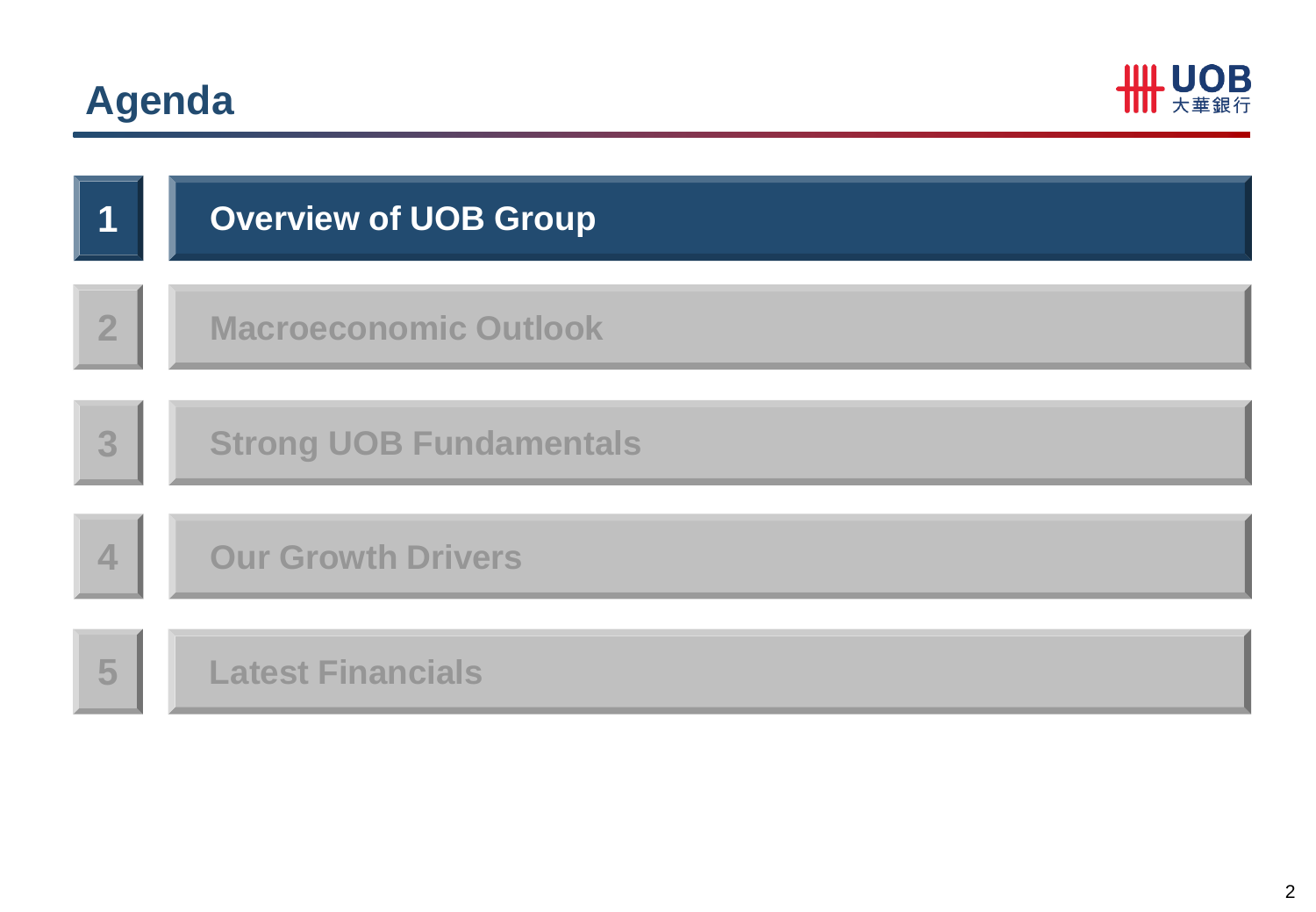### **UOB Overview**



Founded in August 1935 by a group of Chinese businessmen and Datuk Wee Kheng Chiang, grandfather of the present UOB Group CEO, Mr. Wee Ee Cheong

### **Expansion**

UOB has grown over the decades through organic means and a series of acquisitions. It is today a leading bank in Singapore with an established presence in the ASEAN region. The Group has an international network of over 500 offices in 19 countries and territories.

### **Founding Key Statistics for 9M14**

| <b>Total assets</b><br>$\mathcal{L}_{\mathcal{A}}$ |                                               | : SGD302.7b             | (USD237.8b)    |               |
|----------------------------------------------------|-----------------------------------------------|-------------------------|----------------|---------------|
| ■ Shareholder's equity                             |                                               | : SGD28.6b              | (USD22.5b)     |               |
| Gross Ioans<br>×.                                  |                                               | : SGD195.9b (USD153.9b) |                |               |
| <b>Customer deposits</b>                           |                                               | : SGD224.4b             |                | (USD176.3b)   |
| m.                                                 | Common Equity Tier 1 CAR <sup>2</sup> : 14.0% |                         |                |               |
| Tier 1 CAR <sup>2</sup>                            |                                               | : $14.0%$               |                |               |
| Total CAR <sup>2</sup>                             |                                               | : $17.0\%$              |                |               |
| ROA <sup>3</sup>                                   |                                               | : 1.12%                 |                |               |
| ROE 3, 4                                           |                                               | : 12.6%                 |                |               |
| NIM <sup>3</sup><br>m.                             |                                               | : $1.72%$               |                |               |
| ■ Non-interest/Total income                        |                                               | : 39.6%                 |                |               |
| <b>NPL</b> ratio<br><b>College</b>                 |                                               | : $1.2%$                |                |               |
| ■ Loans/Deposits ratio                             |                                               | $:85.8\%$               |                |               |
| Cost / Income                                      |                                               | : 41.8%                 |                |               |
| <b>Credit Ratings</b><br><b>The Co</b>             |                                               |                         |                |               |
|                                                    |                                               | Moody's                 | <b>S&amp;P</b> | <b>Fitch</b>  |
| <b>Issuer Rating (Senior</b><br>Unsecured)         |                                               | Aa1                     | AA-            | AA-           |
| Outlook                                            |                                               | <b>Stable</b>           | <b>Stable</b>  | <b>Stable</b> |

Short Term Debt **P-1** A-1+ F1+

Note: Financial statistics as at 30 September 2014.

- 1. FX rate used: USD 1 = SGD 1.27285 as at 30 September 2014.
- 2. With effect from 1 January 2013, the Group adopted Basel III framework for its capital adequacy ratio computation in accordance with the revised Monetary Authority of Singapore Notice 637.
- 3. Computed on an annualised basis.
- 4. Calculated based on profit attributable to equity holders of the Bank net of preference share dividend and capital securities distributions.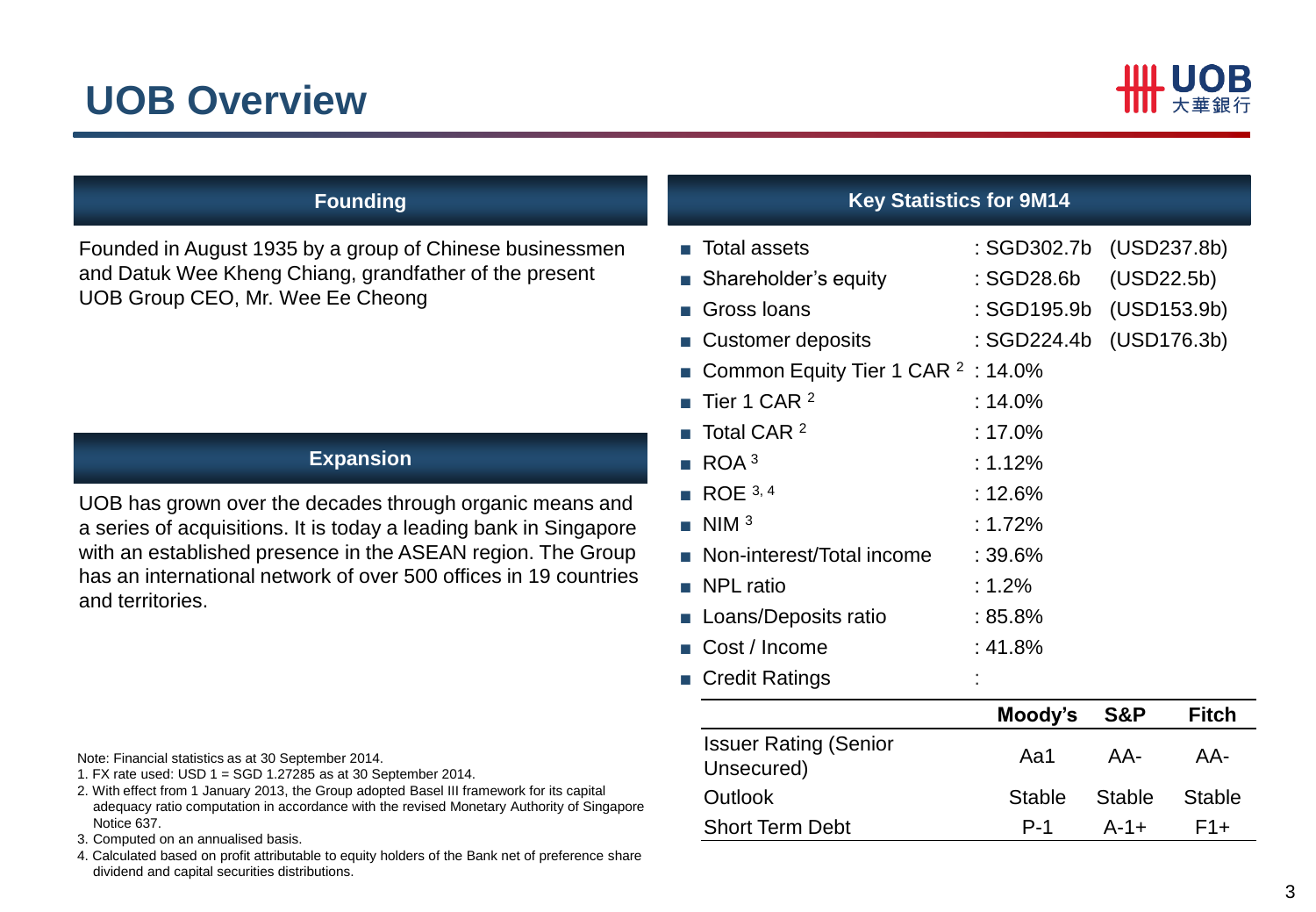### **A Leading Singapore Bank With Established Franchise In Core Market Segments**





Source: Company reports.

Notes:

- 1. The Asian Banker Excellence in Retail Financial Services International Awards 2011 (Retail and SME Banking), 2012 & 2014 (Retail Banking).
- 2. The Edge Lipper Singapore Fund Awards.

#### **UOB Group's recognition in the industry <b>Performance by Operating Segment, 9M14**



Note: 'Others' include corporate overheads, cost sectors and contributions from associated companies, and intersegment elimination etc.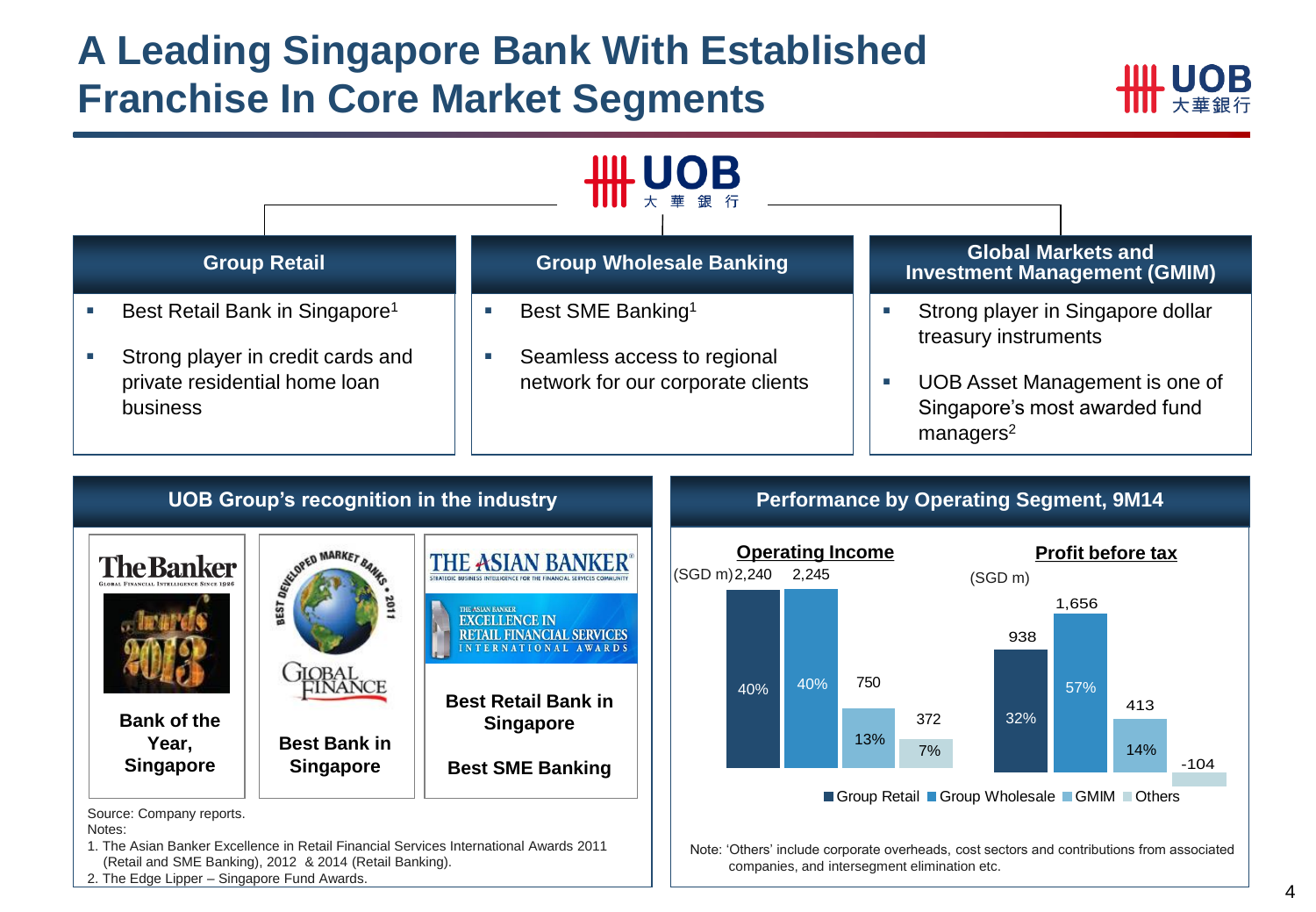### **Proven Track Record Of Execution**



- UOB Group's management has demonstrated strong track record in steering the Group through various global events and crises. Achieved record NPAT of SGD3,008 million in 2013
- Stability of management team ensures consistent execution of strategies
- **Disciplined management style which underpins the Group's overall resilience and sustained performance**



Note: Bank of Asia Public Company Limited ("BOA"), Chung Khiaw Bank Limited ("CKB"), Far Eastern Bank Limited ("FEB"), Industrial & Commercial Bank Limited ICB ("ICB"), Lee Wah Bank Limited ("LWB"), Overseas Union Bank Limited ("OUB"), Radanasin Bank Thailand "UOBR".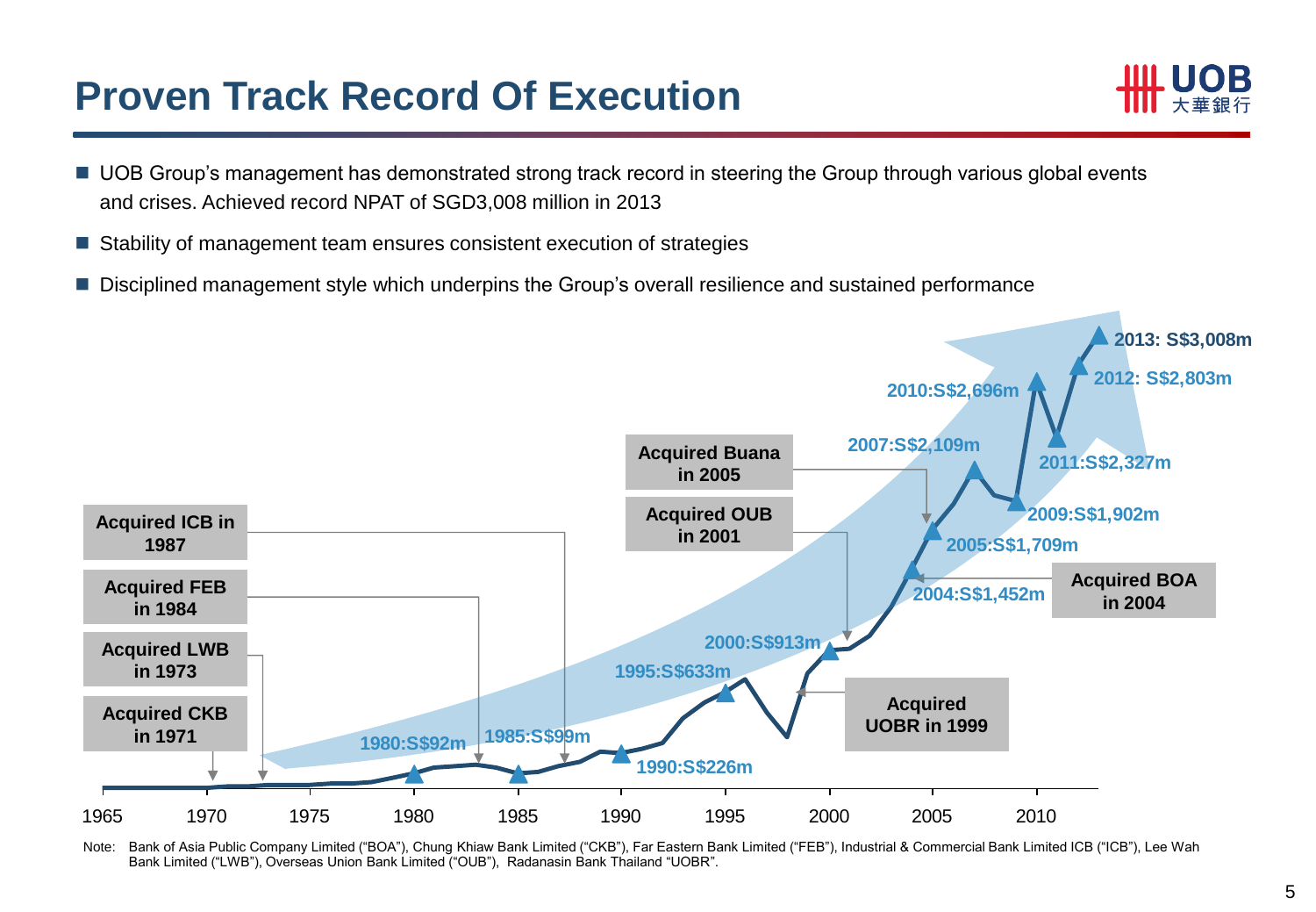# **Expanding Regional Banking Franchise**





■ Aim for region to contribute 40% of Group's PBT in medium term

*Established regional network with key South East Asian pillars, supporting fast-growing trade, capital and wealth flows*

Source: Company reports.

Note: Profit before tax and intangibles excluded gain on UOB Life and UIC for 2010.

<sup>1</sup> UOB owns c14% in Evergrowing Bank in China and c20% in Southern Commercial Joint Stock Bank in Vietnam.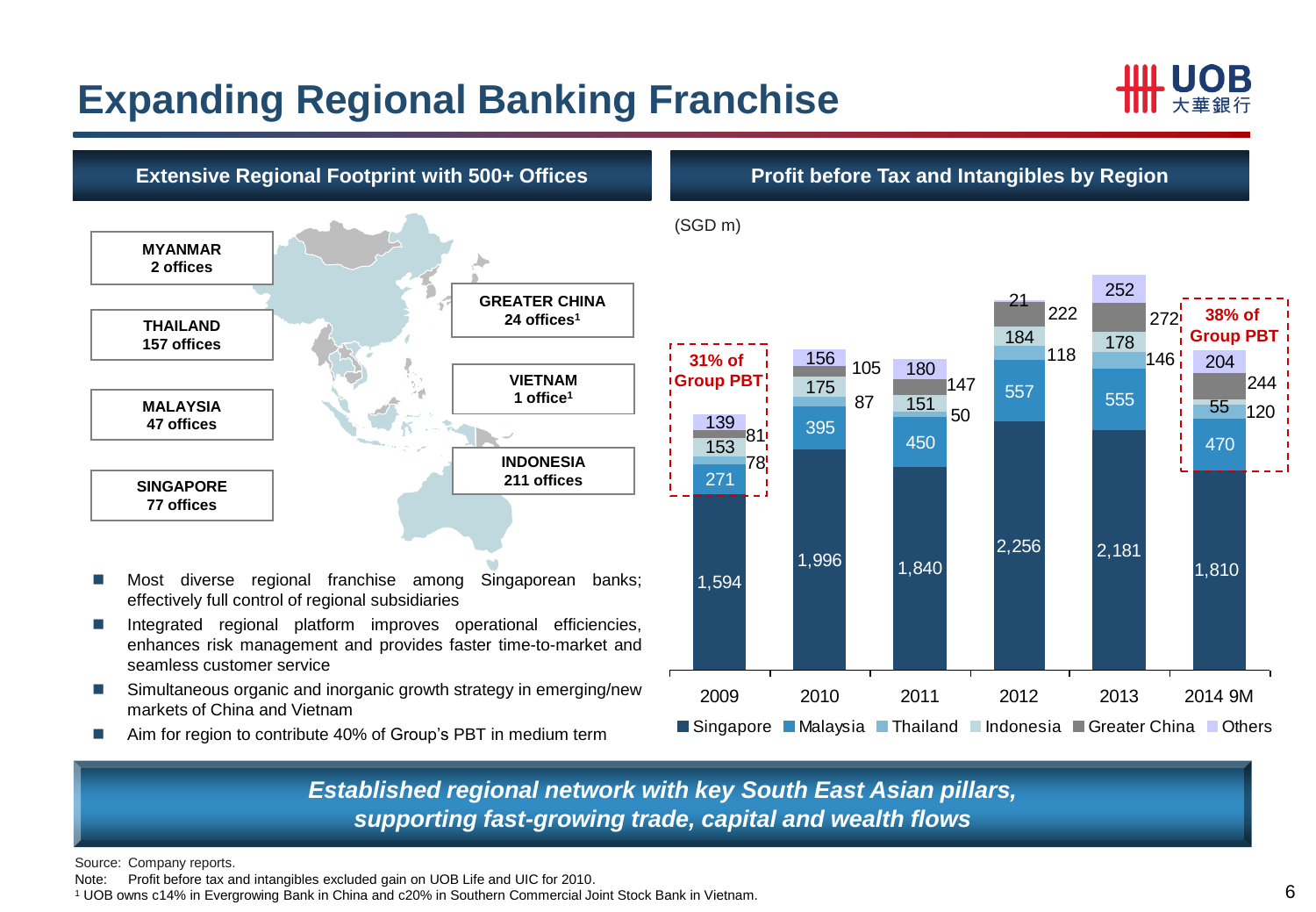# **Agenda**



|                  | <b>Overview of UOB Group</b>   |
|------------------|--------------------------------|
| $\mathbf{2}$     | <b>Macroeconomic Outlook</b>   |
| 3                | <b>Strong UOB Fundamentals</b> |
| $\blacktriangle$ | <b>Our Growth Drivers</b>      |
| 5                | <b>Latest Financials</b>       |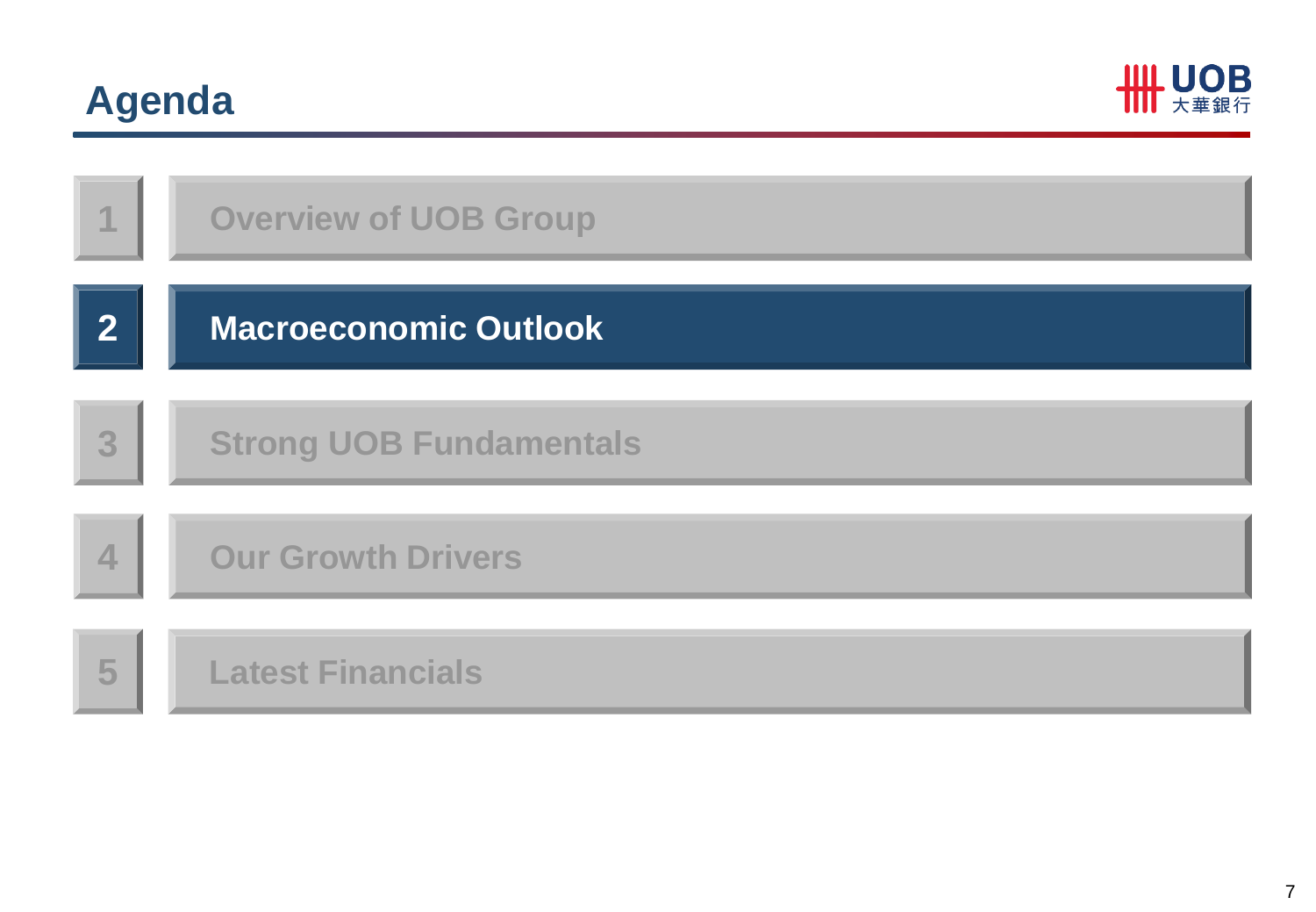### **Southeast Asia − Resilient Key Markets**



- The long-term fundamentals and prospects of key Southeast Asian markets have greatly improved since the Asian Financial Crisis in 1997.
- Compared with 1997, they have:
	- ‒ Significantly higher levels of foreign reserves
	- ‒ Healthier current account and balance of payment positions
	- ‒ Lower levels of corporate leverage
	- ‒ Lower levels of foreign currency debts
	- Policy makers have proactively come up with measures to manage rising consumer leverage





Total debt to equity ratio = total ST and LT borrowings divided by total equity, multiplied by 100 Sources: MSCI data from Bloomberg, UOB Economic-Treasury Research



Source: IMF, UOB Economic-Treasury Research

### **Foreign Currency Loans as % of Total Loans**



\* Foreign currency loans in 1996 approximated by using total loans of Asia Currency Units Sources: CEIC, Monetary Authority of Singapore, Bangko Sentral ng Pilipinas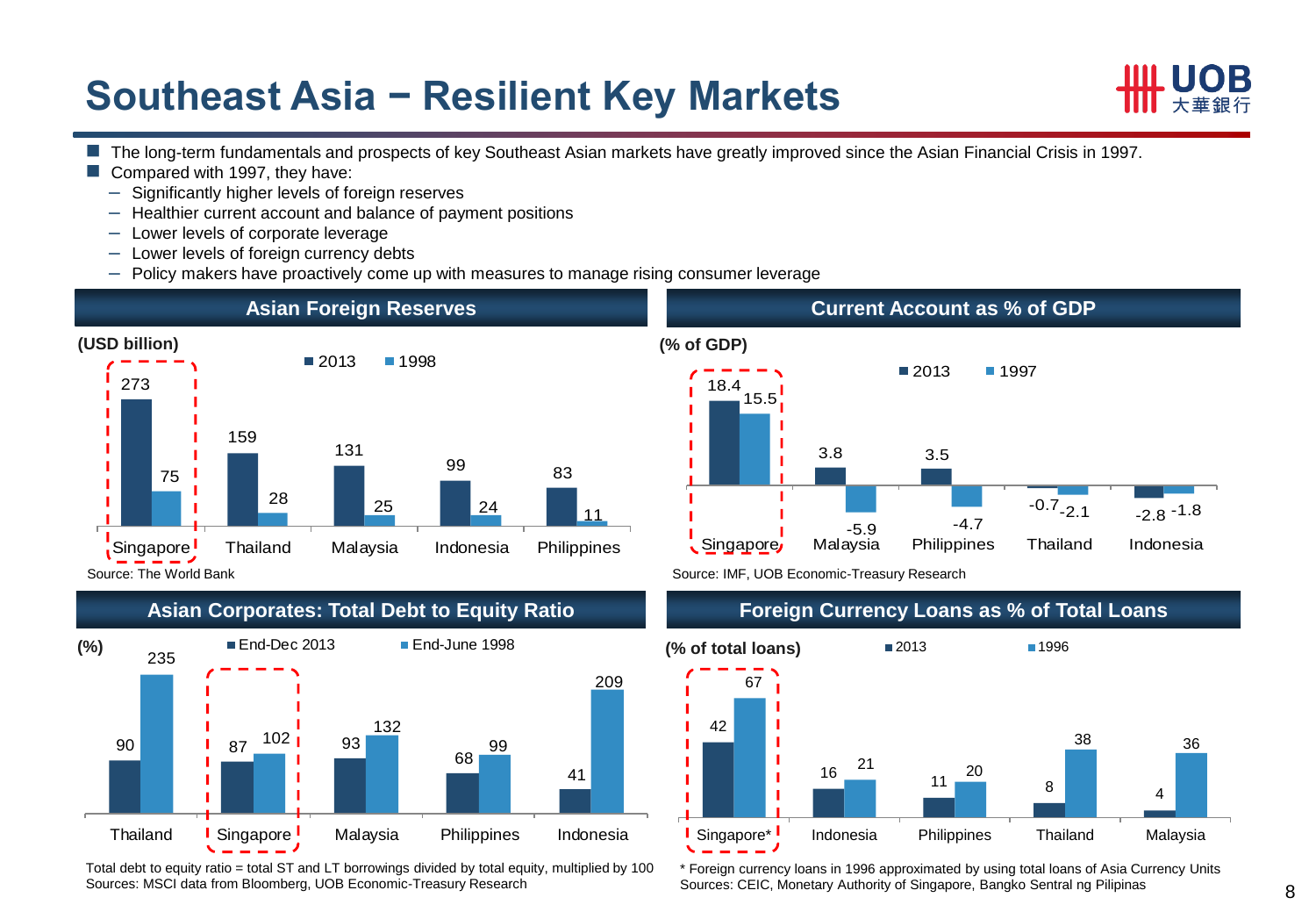### **Singapore to Grow 3.2% in 2014, Amidst Current Economic Restructuring**



- Singapore's electronics manufacturing sector expected to face considerable headwinds in 2014, although transport engineering, chemicals and biomedical manufacturing sectors are likely to do well. Services sector to remain robust, although growth may be slower than 2013.
- 2014 GDP forecast to grow 3.2% (2013: 3.9%), as the recent pickup in externally-oriented industries (manufacturing, wholesale trade, transport & storage) fell short of expectations, while a higher base in 2H 2013 will show up as slower growth in 2H this year.
- Core inflation for 2014 likely to edge higher to 2.1% (2013: 1.7%) as cost-pushed inflation from higher wages and industrial costs passes through to consumer prices.
- Labour market will remain tight with unemployment rate averaging around 2%.

**Core Inflation Trending Higher Due To Labour Costs**

Source: UOB Economic-Treasury Research



**Slower-Than-Expected Pickup In External Sectors**







Source: Singapore Department of Statistics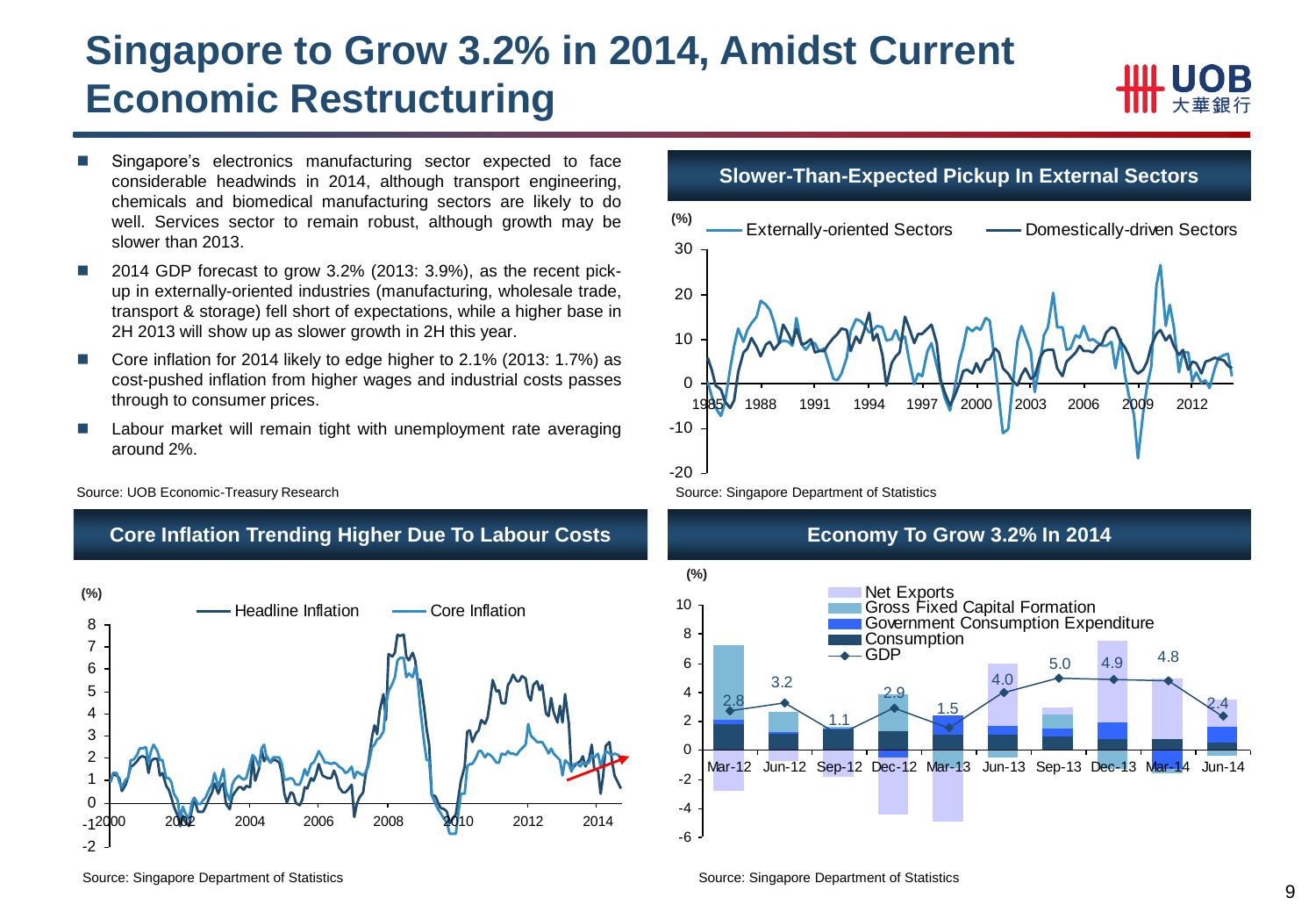### **SEA Banking Sector: Strong Fundamentals Remain Intact**



### **Key Banking Trends**

- **There has been a resurgence in loan demand after the deleveraging of** ASEAN banks during the Global Financial Crisis
	- Singapore banks have stable loan-to-deposit ratios and healthy loan growth.
- ASEAN banks have healthy capital and funding levels
	- Singapore banks enjoy one of the highest capital ratios in the region
	- As solvency is not generally an issue in ASEAN, focus would be on putting the excess capital to productive uses
- **For China, interest rate is liberalised as the lending rate floor was** removed in July 2013. The removal of deposit rate cap is seen as the next step towards complete interest rate liberalisation

Source: Research estimates, Monetary Authority of Singapore, PBOC

#### **Higher NIM, Lower Credit Penetration in Region**



#### **(Net interest margin and total loans / GDP, in %)**

#### **Robust Capital Positions**



Source: Broker reports, Bank Negara Malaysia

### **Stable Funding – Adequate Loan-to-Deposit Ratios**

#### **(Loan-to-deposit ratio, in %)**



Source: Economist Intelligence Unit, broker reports, CEIC Data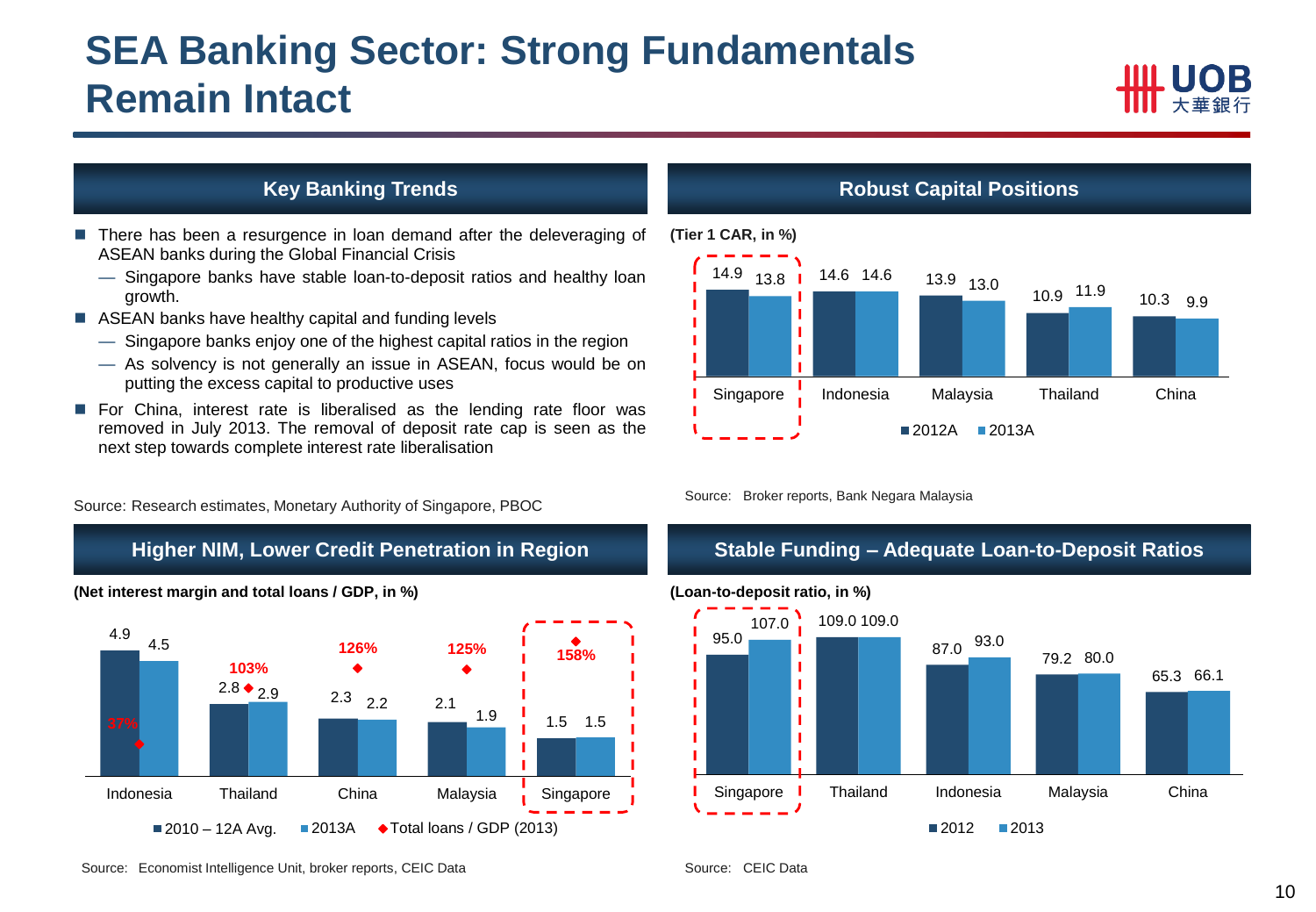# **Agenda**



| 1                | <b>Overview of UOB Group</b>   |
|------------------|--------------------------------|
| $\overline{2}$   | <b>Macroeconomic Outlook</b>   |
| $3\phantom{.0}$  | <b>Strong UOB Fundamentals</b> |
|                  |                                |
|                  |                                |
| $\blacktriangle$ | <b>Our Growth Drivers</b>      |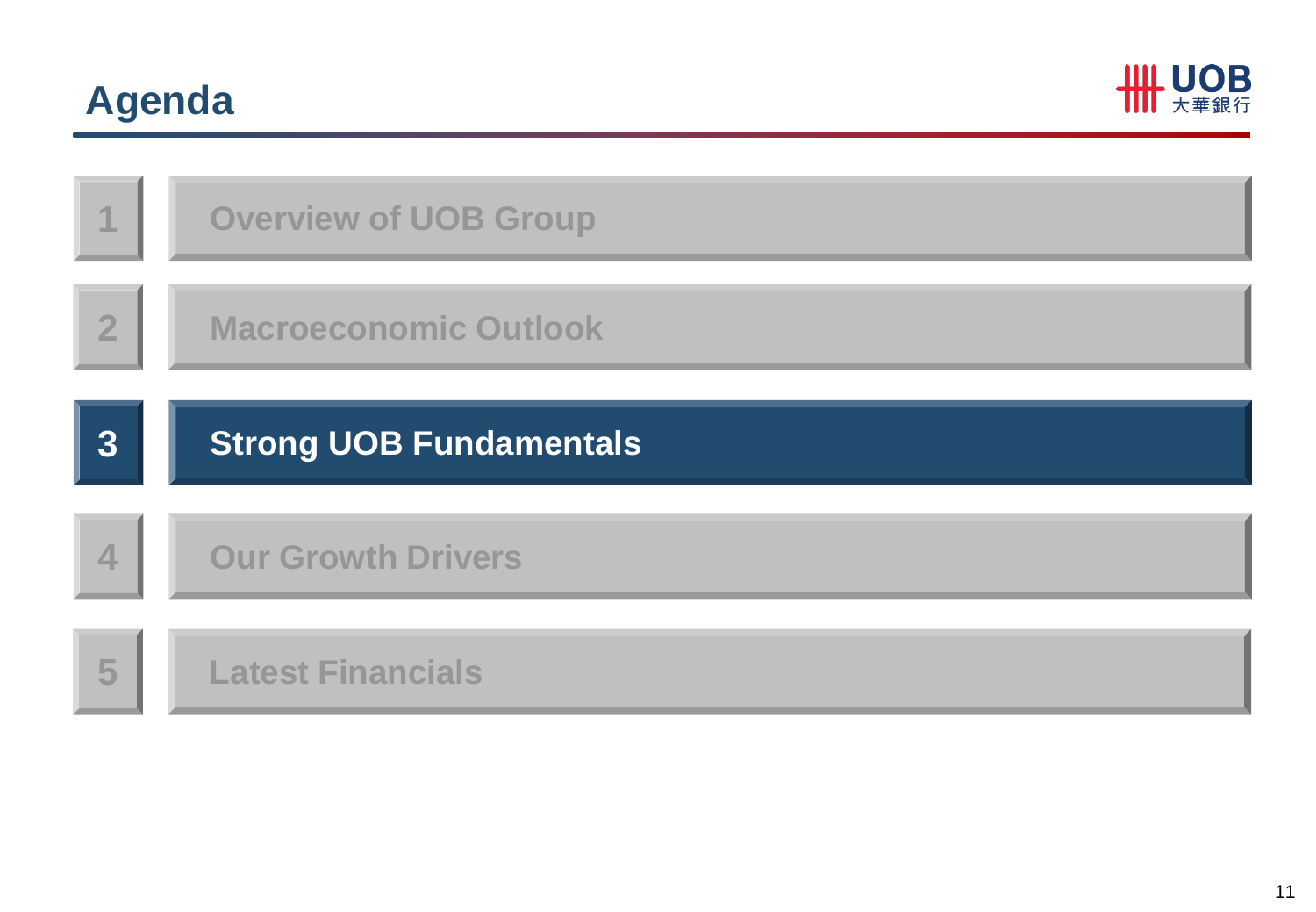## **Strong UOB Fundamentals**



| <b>Strong Management</b><br>with Proven Track<br><b>Record</b>          | Proven track record in steering the bank through various global events and crises<br>×<br>Stability of management team ensures consistent execution of strategies<br>×                                                                                                                                                                                                                                   |
|-------------------------------------------------------------------------|----------------------------------------------------------------------------------------------------------------------------------------------------------------------------------------------------------------------------------------------------------------------------------------------------------------------------------------------------------------------------------------------------------|
| <b>Consistent and</b><br><b>Focused Financial</b><br><b>Management</b>  | Delivered record NPAT of SGD2,463m in 9M14, driven by healthy loans growth and non-interest<br>×.<br>income<br>Improved fee income capabilities since 2010<br>a.<br>Well-controlled costs while continuing to invest in building long-term capabilities<br>×.                                                                                                                                            |
| <b>Prudent Management</b><br>of Capital, Liquidity<br>and Balance Sheet | Strong capital base backed by resilient core business; Common Equity Tier 1 and Tier 1 capital<br>п<br>adequacy ratios at 14.0% respectively, well above Basel III capital requirements<br>Liquid and well diversified funding mix with loans-to-deposits ratio at 85.8%<br>$\mathcal{L}_{\mathcal{A}}$<br>Stable asset quality and low risk-weighted assets, with well-diversified loan portfolio<br>×. |
| <b>Delivering on</b><br><b>Regional Strategy</b>                        | Holistic regional bank with effective full control of subsidiaries in key markets with lower credit<br>$\overline{\phantom{a}}$<br>penetration<br>Key regional franchise continues to deliver<br>п<br>Entrenched local presence: ground resources and integrated regional network to better address<br>×.<br>the needs of our targeted segments                                                          |
|                                                                         | <b>UOB</b> is focused on the basics of banking;<br>Stable management team with proven execution capabilities                                                                                                                                                                                                                                                                                             |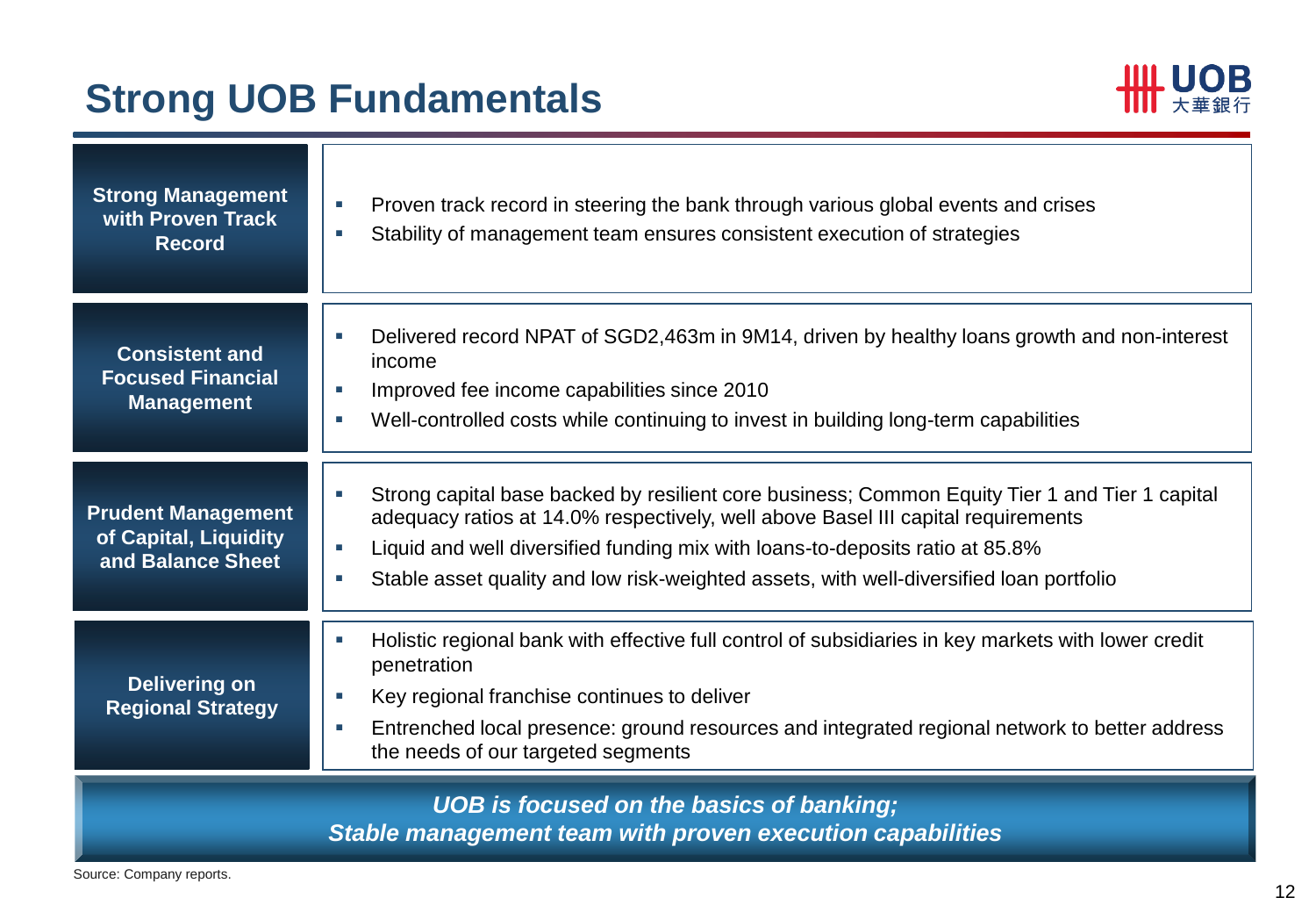### **Diversified Loan Portfolio**



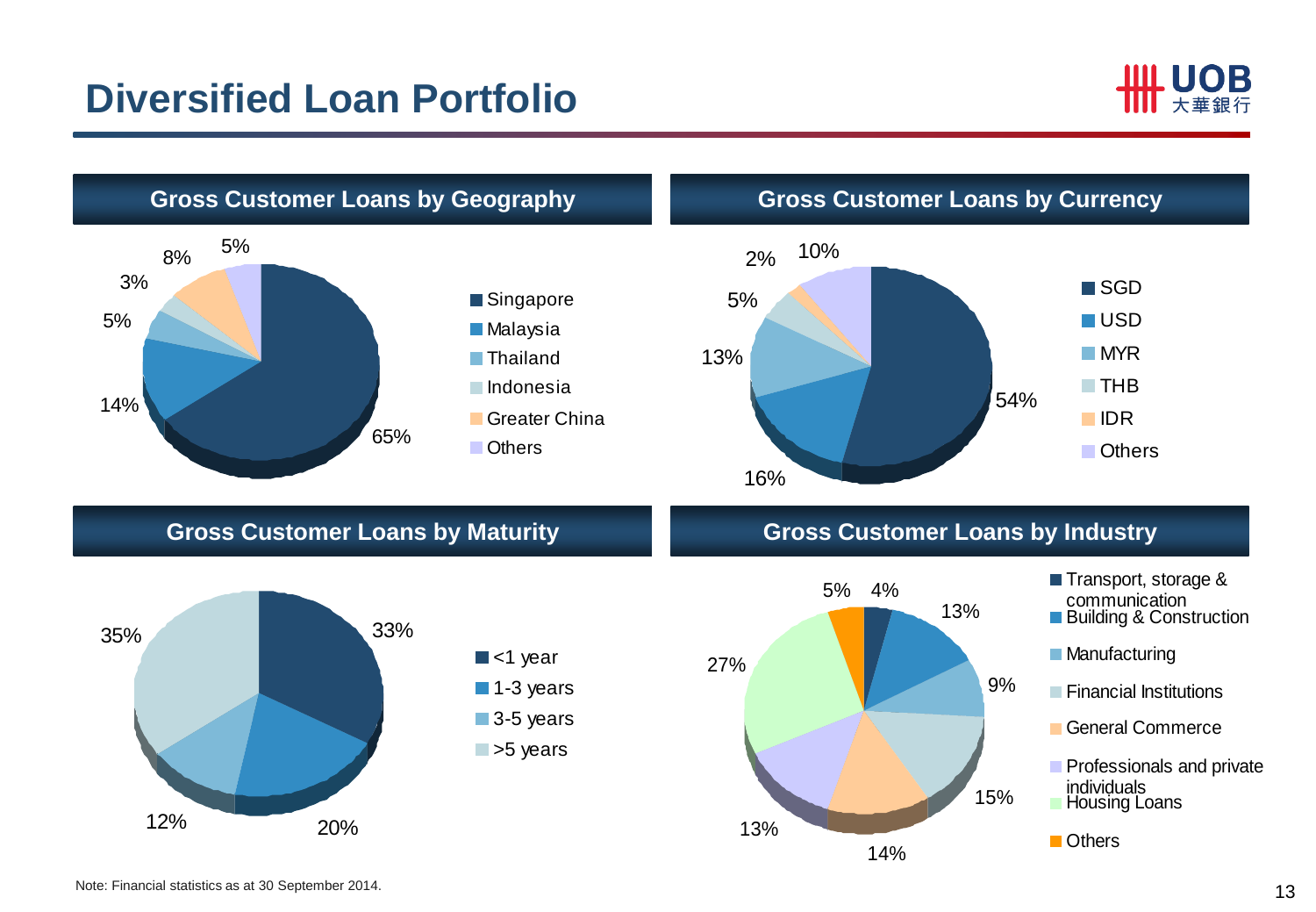### **Competitive Against Peers**





**Efficient Cost Management** 



| Mody's   Aa1   |       | Aa1   Aa1   | Aa3   A2    |  | $A3 \parallel$ | A3 Baa1 Baa3     |  |  | Baa2Baa2 A3 | Moody's Aa1    |       | Aa1 Aa1     | Aa3 A2  |      | A3           | A3 Baa1Baa3    |  | Baa2Baa2 A3 |  |
|----------------|-------|-------------|-------------|--|----------------|------------------|--|--|-------------|----------------|-------|-------------|---------|------|--------------|----------------|--|-------------|--|
| <b>S&amp;P</b> | $A -$ | $A - A - A$ | 1 AA-1 A+ 1 |  |                | BBB- A-BBB+ n.r. |  |  |             | <b>S&amp;P</b> | $A -$ | $A - A - I$ | $A - I$ | $A+$ | $IBBB-I A-J$ | $\sqrt{BBB+2}$ |  |             |  |
| Fitch          |       |             |             |  |                |                  |  |  |             |                |       |             |         |      |              |                |  |             |  |

3.86% Return on Assets Return on Assets 1.11% 1.17% 1.42% 0.93%  $0.97\%$  0.69% 1.12% 0.69% 1.06% 0.14% 0.49% SCB UOB OCBC DBS HSBC CIMB BCA BOA Citi JPM Maybank Bangkok Bank

**Competitive ROA Well-Maintained Liquidity** 



*UOB's competitiveness enhanced by prudent management and strong financials*

Source: Company reports, Credit rating agencies.

Financials are as of 30 September 2014, except for SCB, CIMB, and Maybank, whose financials are as of 30 June 2014. Ratios of BCA are bank only. (1) ROA calculated on an annualised basis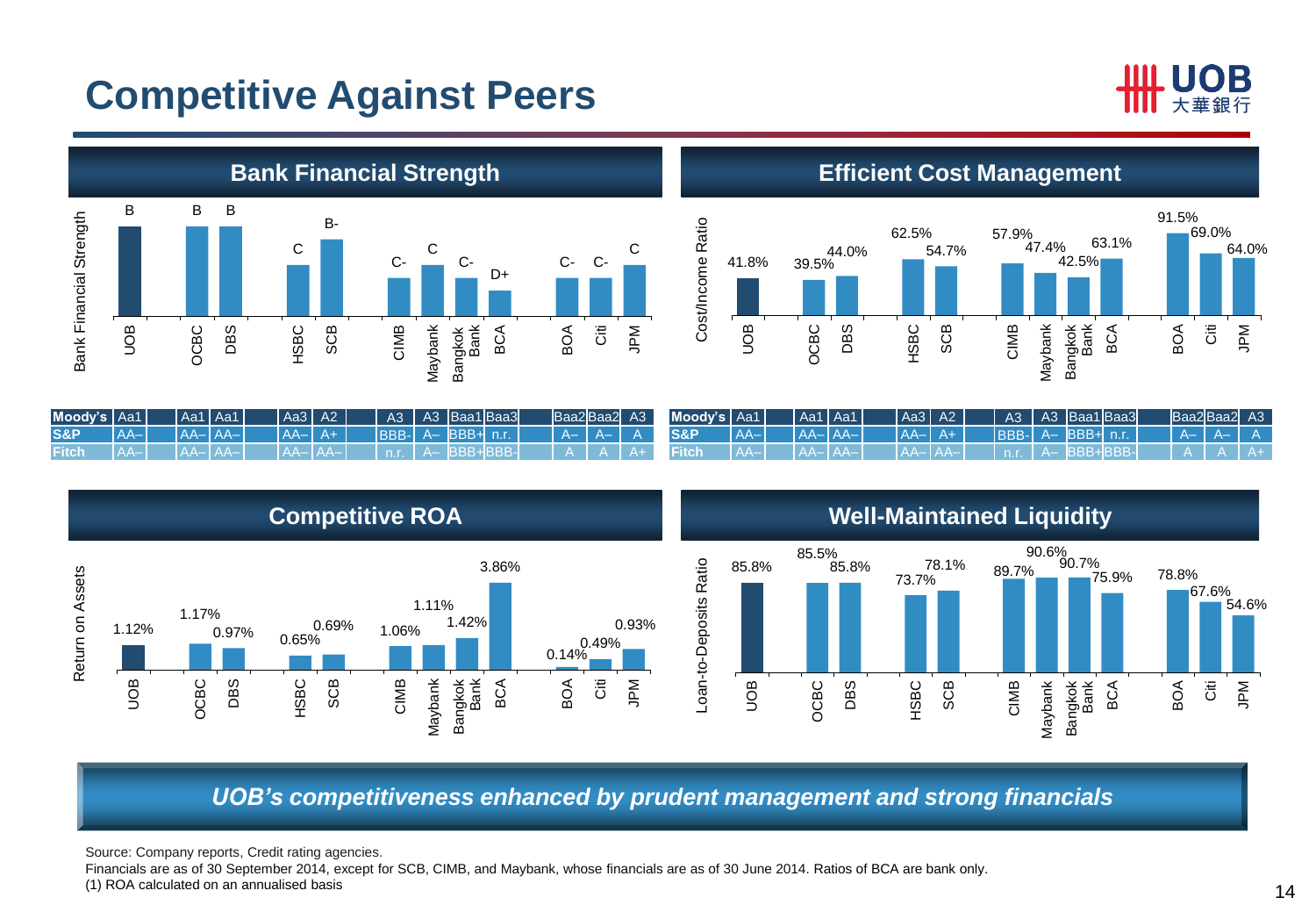## **Strong Capitalisation Levels and Low Leverage**





### *UOB is one of the most well-capitalised banks with lower gearing compared with some of the most renowned banks globally*

Source: Company reports, Dealogic.

Financials are as of 30 September 2014, except for HSBC, SCB, CIMB, and Maybank, whose financials are as of 30 June 2014. Capital ratios of Bangkok Bank are bank only.

- 1. On Basel II framework.
- 2. Until 3 November 2014 and includes Tier 1 capital only.
- 3. Computed on an annualised basis.
- 4. Leverage is calculated as tangible assets (reported total assets less goodwill and intangibles) divided by tangible equity (reported total equity less goodwill and intangibles).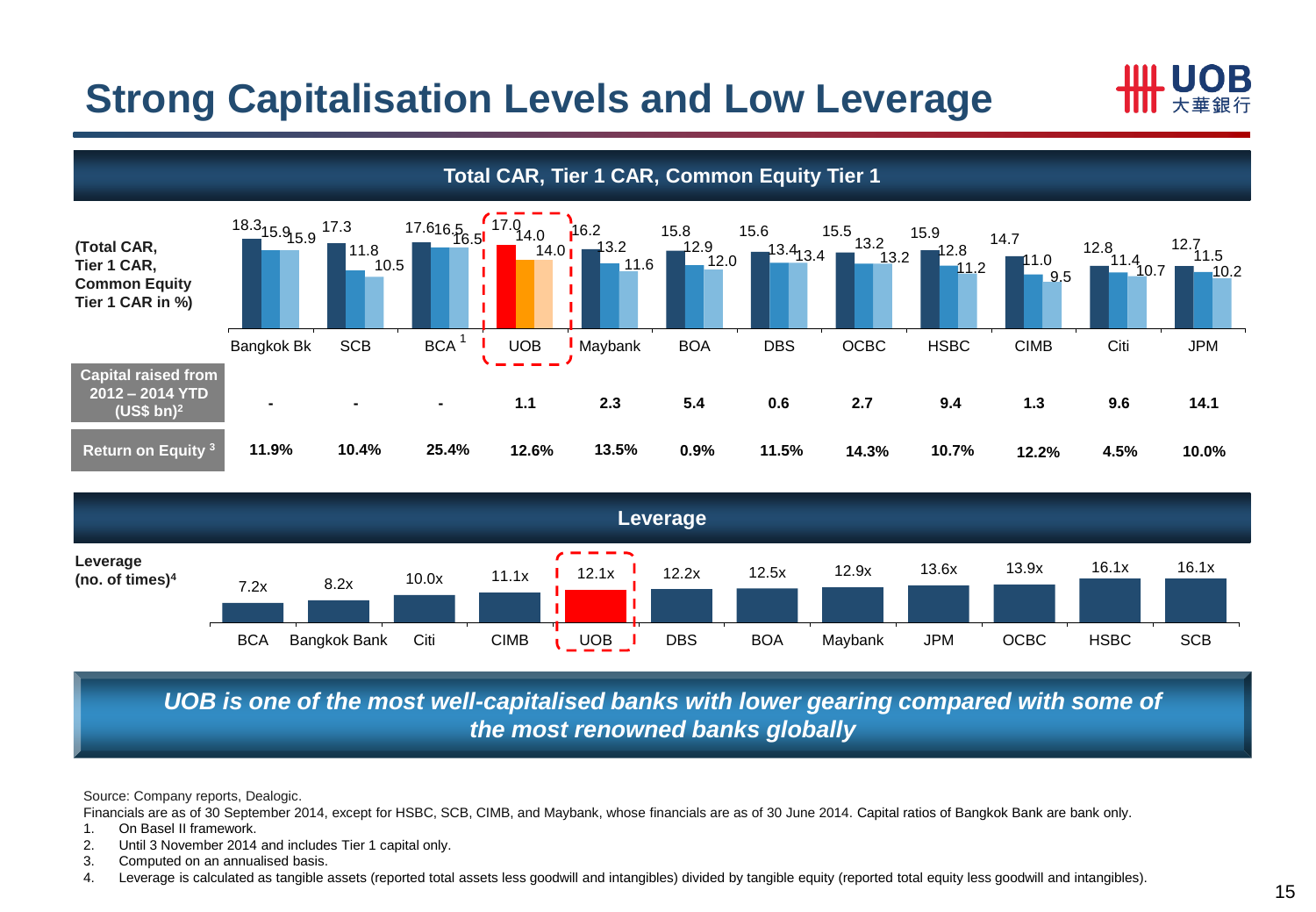### **Strong Investment Grade Credit Ratings**



### **Ratings**

#### Moody's **INVESTORS SERVICE**

- '…Strong and valuable business franchise'
- 'Long experience in serving SME segment should enable it to maintain its customer base.'
- 'Ability to keep its asset quality measures consistently at a good level'



- Prudent management team... expect the bank to continue its emphasis on funding and capitalization to buffer against global volatility'
- 'UOB will maintain its earnings, asset quality and capitalization while pursuing regional growth.'
- 'Above average funding and strong liquidity position'

- 'Ratings reflect its strong domestic franchise, prudent management, robust balance sheet… '
- 'Stable funding profile and liquid balance sheet…its healthy loan/deposit ratio hovers at 80- 85%'
- 'Key rating strength is UOB's capital buffer, which had a high core Tier 1 CAR of 13.3% at end 2010'

|                             | <b>Debt Issuance History</b>                                                                                                   |              |                              |                  |                 |                  |  |  |  |  |
|-----------------------------|--------------------------------------------------------------------------------------------------------------------------------|--------------|------------------------------|------------------|-----------------|------------------|--|--|--|--|
| <b>Issue</b><br><b>Date</b> | <b>Type of</b><br><b>Issue Rating</b><br>$(M/$ S&P $/$ F)<br>Call<br>instrument<br><b>Structure</b><br>Coupon<br><b>Amount</b> |              |                              |                  |                 |                  |  |  |  |  |
| Tier 1                      |                                                                                                                                |              |                              |                  |                 |                  |  |  |  |  |
| Nov 2013                    | <b>B3 AT1</b>                                                                                                                  | Perpetual    | 2019                         | 4.750%           | SGD500m         | $A3 / BB+ / BBB$ |  |  |  |  |
| Jul 2013                    | <b>B3 AT1</b>                                                                                                                  | Perpetual    | 2018                         | 4.900%           | SGD850m         | $A3 / BB+ / BBB$ |  |  |  |  |
| Dec 2005                    | <b>B2 AT1</b>                                                                                                                  | Perpetual    | 2016                         | 5.796%           | USD500m         | A3 / BBB- / BBB  |  |  |  |  |
| Tier 2                      |                                                                                                                                |              |                              |                  |                 |                  |  |  |  |  |
| May 2014                    | <b>B3T2</b>                                                                                                                    | <b>12NC6</b> | 2020                         | 3.500%           | SGD500m         | $A2 / BBB / A+$  |  |  |  |  |
| Mar 2014                    | <b>B3T2</b>                                                                                                                    | 10.5NC5.5    | 2019                         | 3.750%           | USD800m         | $A2 / BBB / A+$  |  |  |  |  |
| Oct 2012                    | <b>B2 LT2</b>                                                                                                                  | <b>10NC5</b> | 2017                         | 2.875%           | <b>USD 500m</b> | Aa3 / A+ / A+    |  |  |  |  |
| Jul 2012                    | <b>B2 LT2</b>                                                                                                                  | <b>10NC5</b> | 2017                         | 3.150%           | SGD1,200m       | Aa3 / A+ / A+    |  |  |  |  |
| Apr 2011                    | <b>B2 LT2</b>                                                                                                                  | <b>10NC5</b> | 2016                         | 3.450%           | SGD1,000m       | Aa3 / A+ / A+    |  |  |  |  |
| Mar 2010                    | <b>B2 LT2</b>                                                                                                                  | <b>10NC5</b> | 2015                         | 4.880%           | <b>MYR500m</b>  | RAM AA1          |  |  |  |  |
| <b>Senior Unsecured</b>     |                                                                                                                                |              |                              |                  |                 |                  |  |  |  |  |
| Sep 2014                    | $\overline{\phantom{a}}$                                                                                                       | 5.5yr FXN    | $\overline{\phantom{0}}$     | 2.50%            | USD500m         | Aa1 / AA- / AA-  |  |  |  |  |
| Sep 2014                    | $\overline{\phantom{a}}$                                                                                                       | 4yr FRN      | $\qquad \qquad \blacksquare$ | BBSW 3m +0.64%   | AUD300m         | Aa1 / AA- /AA-   |  |  |  |  |
| Apr 2014                    | $\overline{\phantom{a}}$                                                                                                       | 1yr FRN      | $\overline{\phantom{m}}$     | 3mGBP LIBOR flat | GBP200m         | Aa1 / AA- / -    |  |  |  |  |
| Nov 2013                    |                                                                                                                                | 3yr FRN      | $\overline{\phantom{a}}$     | BBSW 3m +0.65%   | AUD300m         | Aa1 / AA- /AA-   |  |  |  |  |
| Jun 2013                    |                                                                                                                                | 3yr FXN      | $\overline{\phantom{0}}$     | 2.50%            | CNY500m         | Aa1 / AA- / AA-  |  |  |  |  |
| Mar 2012                    | $\overline{\phantom{a}}$                                                                                                       | 5yr FXN      | $\qquad \qquad \blacksquare$ | 2.20%            | HKD1,000m       | Aa1 $/ - / -$    |  |  |  |  |
| Mar 2012                    | $\blacksquare$                                                                                                                 | 5yr FXN      | $\overline{\phantom{m}}$     | 2.25%            | USD750m         | Aa1 / AA- / AA-  |  |  |  |  |

B2: Basel II, B3: Basel III, AT1: Additional Tier 1, T2: Tier 2, LT2: Lower Tier 2

Above table includes only rated debt issuances; updated as of 3 November 2014

FXN: Fixed Rate Notes; FRN: Floating Rate Notes

**Debt Maturity Profile** 



Note: Maturities shown at first call date rather than ultimate maturity. FX rates used: USD  $1 =$  SGD  $1.27$ , SGD  $1 =$  MYR 2.57, SGD  $1 =$  HKD 6.10, AUD 1 = SGD 1.11, SGD 1 = CNY 4.83, 1 GBP = SGD 2.07 as at 30 Sep 2014.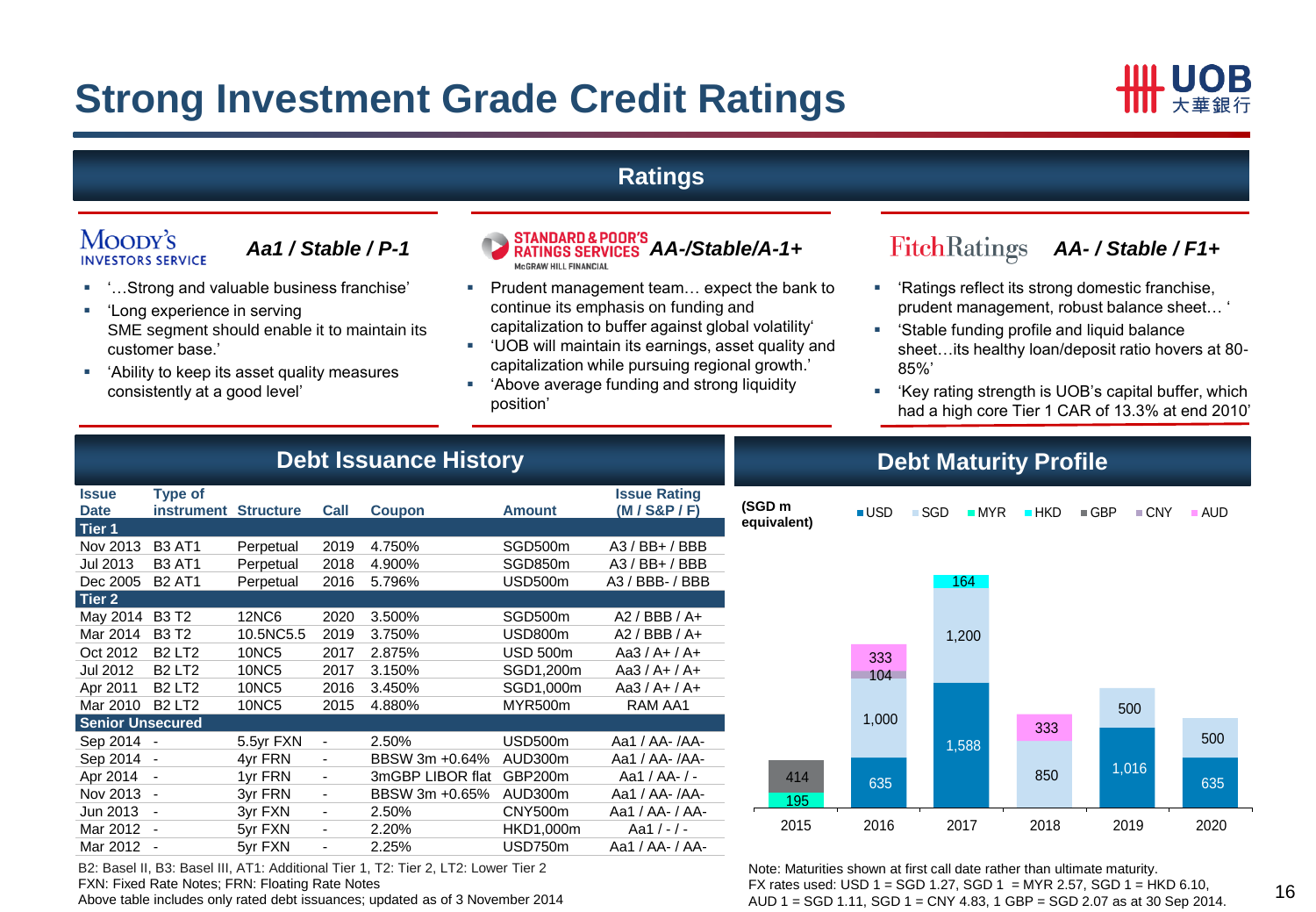### **Robust Risk Management Framework**



| <b>Robust</b><br><b>Risk Management</b><br><b>Framework</b>  | Operate under strict regulatory regime; prudential standards in line with global best practices<br>u.<br>Strong risk culture; do not believe in achieving short-term gains at the expense of long-term<br>interests<br>Focused on businesses which we understand and are well-equipped to manage<br>×.<br>Active board and senior management oversight<br>×.<br>Comprehensive risk management policies, procedures and limits governing credit risks, funding<br>risks, interest rate risks, market risks and operational risks<br>Regular stress tests<br>Strong internal controls and internal audit process                                                                                                                                                                                     |
|--------------------------------------------------------------|----------------------------------------------------------------------------------------------------------------------------------------------------------------------------------------------------------------------------------------------------------------------------------------------------------------------------------------------------------------------------------------------------------------------------------------------------------------------------------------------------------------------------------------------------------------------------------------------------------------------------------------------------------------------------------------------------------------------------------------------------------------------------------------------------|
| <b>Common</b><br><b>Operating Framework</b><br>across Region | Standardised and centralised core banking systems at end-2013<br>Common operating framework integrates regional technology, operations and risk infrastructure,<br>×.<br>ensuring consistent risk management practices across core markets<br>Core framework anchored to Singapore head office's high standards of corporate governance                                                                                                                                                                                                                                                                                                                                                                                                                                                            |
| <b>Key Risks to Monitor</b>                                  | Property-related risks<br>- Healthy portfolio: low NPL ratio and provisions<br>- Majority of housing loans are for owner-occupied properties; comfortable average LTV ratio;<br>delinquency and NPL trends regularly analysed<br>$-$ ~50% of property-related corporate loan portfolio are shorter-term development loans with<br>diversified risks; progress, sales and cashflow projections of projects closely monitored<br>Exposure to steepening yield curve: Investment portfolio (mainly liquid asset holdings) monitored<br>daily with monthly reporting to ALCO. Average duration reduced to around $2 - 3$ years.<br>Exposure to declining regional currencies: Ensure loans only granted to borrowers who have<br>foreign currency revenues; otherwise, borrowers are required to hedge |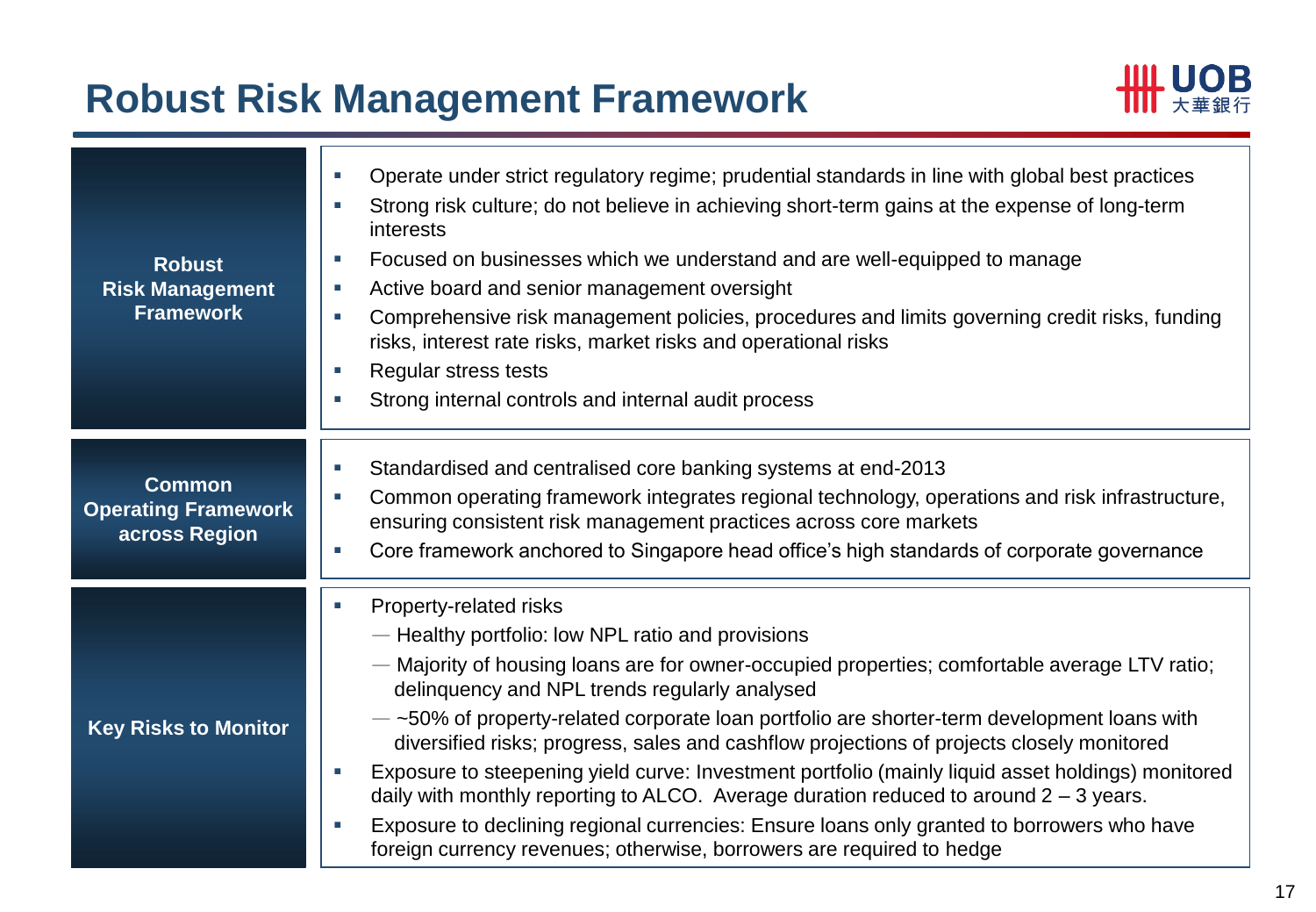## **Managing Risks for Stable Growth**



- **Prudent approach has been key to delivering sustainable returns over the years**
- **Institutionalised framework through GRAS** 
	- Outlines risk and return objectives to guide strategic decision-making
	- Comprises 6 dimensions and 14 metrics
	- Entails instilling prudent culture as well as establishing policies and guidelines
	- Invests in capabilities, leverage integrated regional network to ensure effective implementation across key markets and businesses

**Group Risk Appetite Statement (GRAS)**

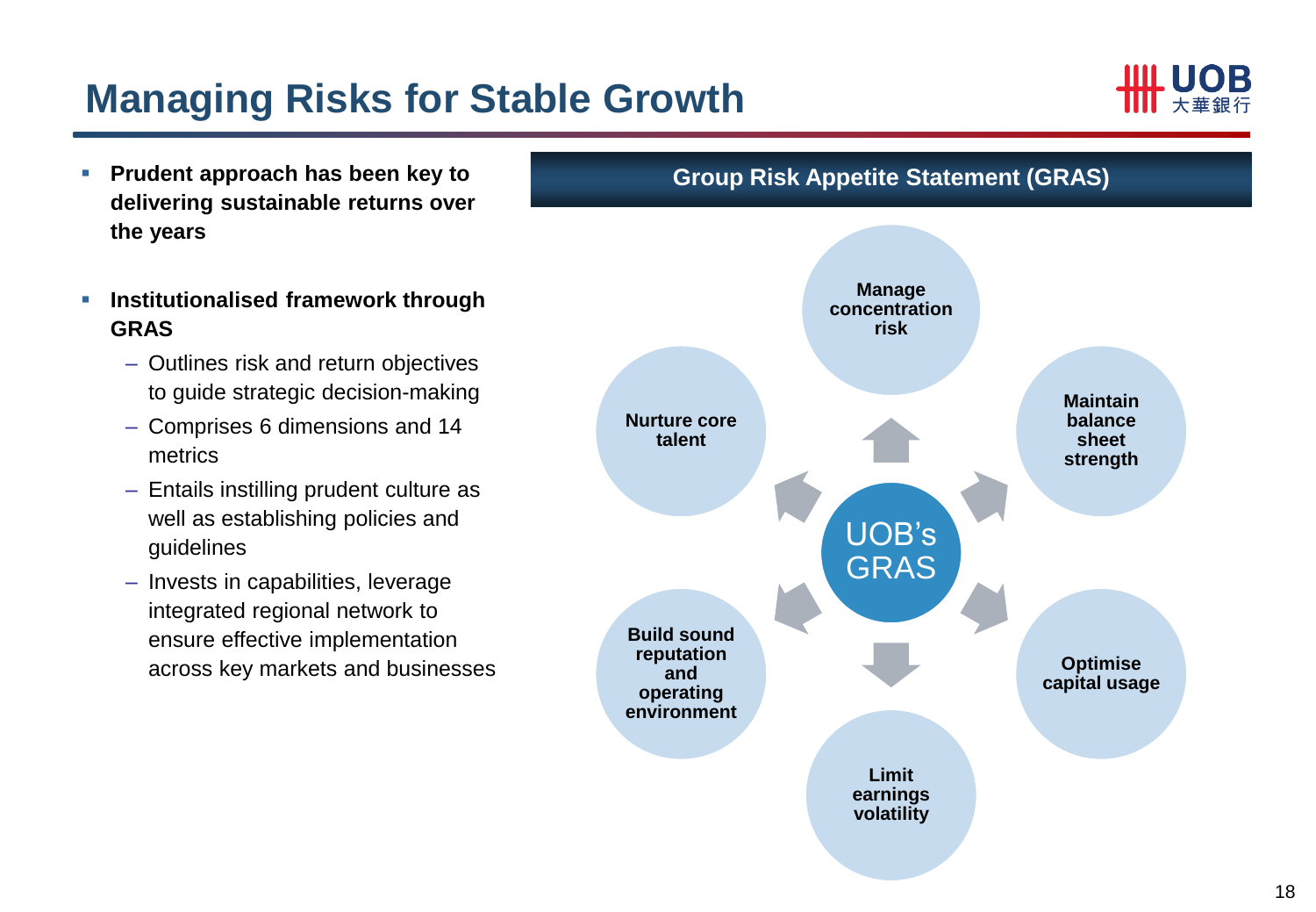# **Resilient Asset Quality; High Impairment Coverage**





 $\leftarrow$  Cumulative Impairment / Total NPL (%)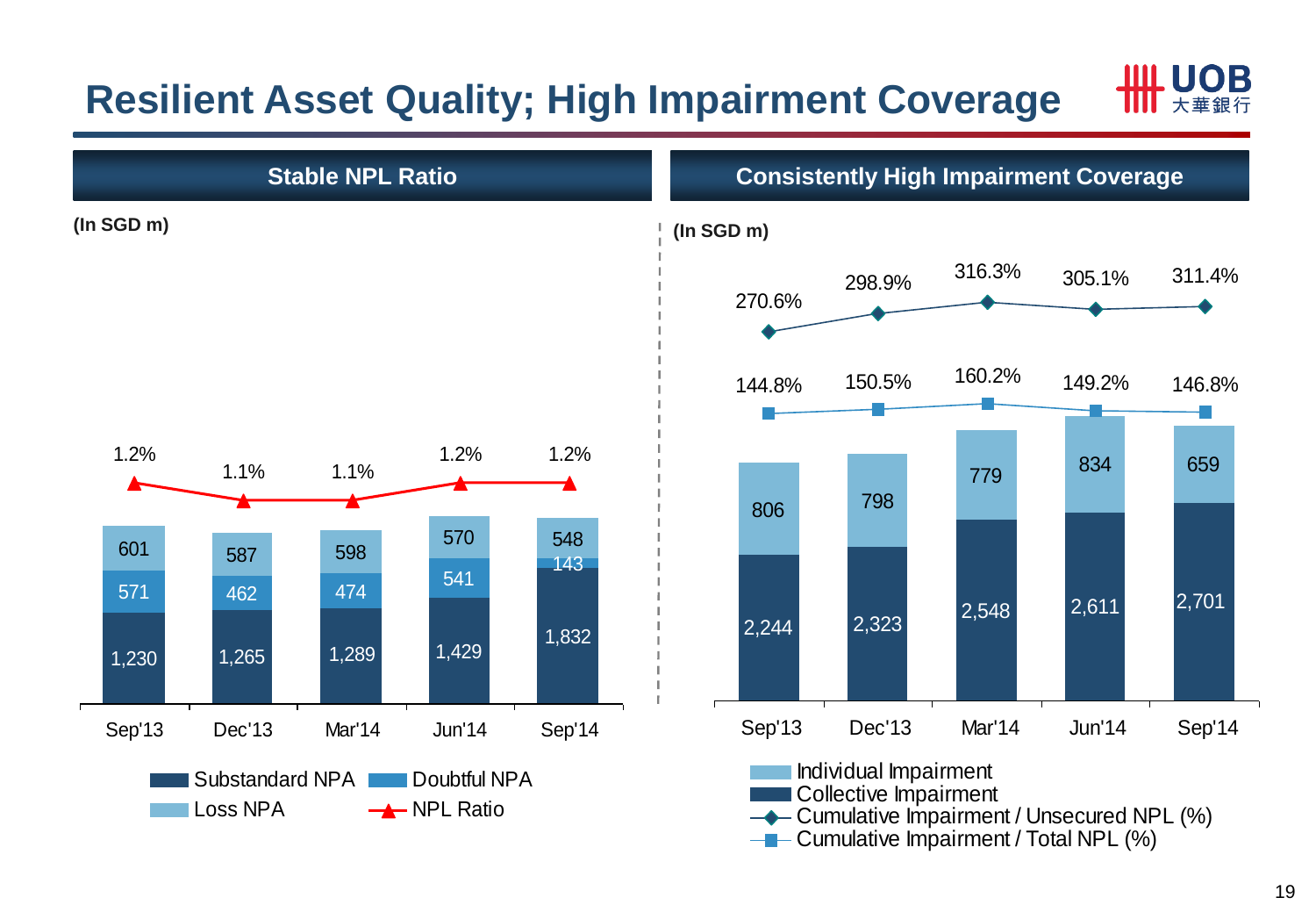# **Focusing on Preserving Balance Sheet Strength**



- **Building customer franchise**
	- Focusing on target segments within key markets
- **Focusing on stable funding base and optimising funding sources in 9M14**
	- Increased commercial paper programme size
	- Issuances: Commercial papers (S\$12.7bn), senior debt (>S\$3bn of private placements and close to S\$1b of public issuances)
	- Tapped overseas branches for corporate deposits
- **Proactive in capital management**
	- Two issuances of Basel III Tier 2 securities (US\$800m and S\$500m)



\* Definition of 'Customer Deposits' was expanded to include deposits from financial institutions relating to fund management and operating accounts from 1Q 2014 onwards.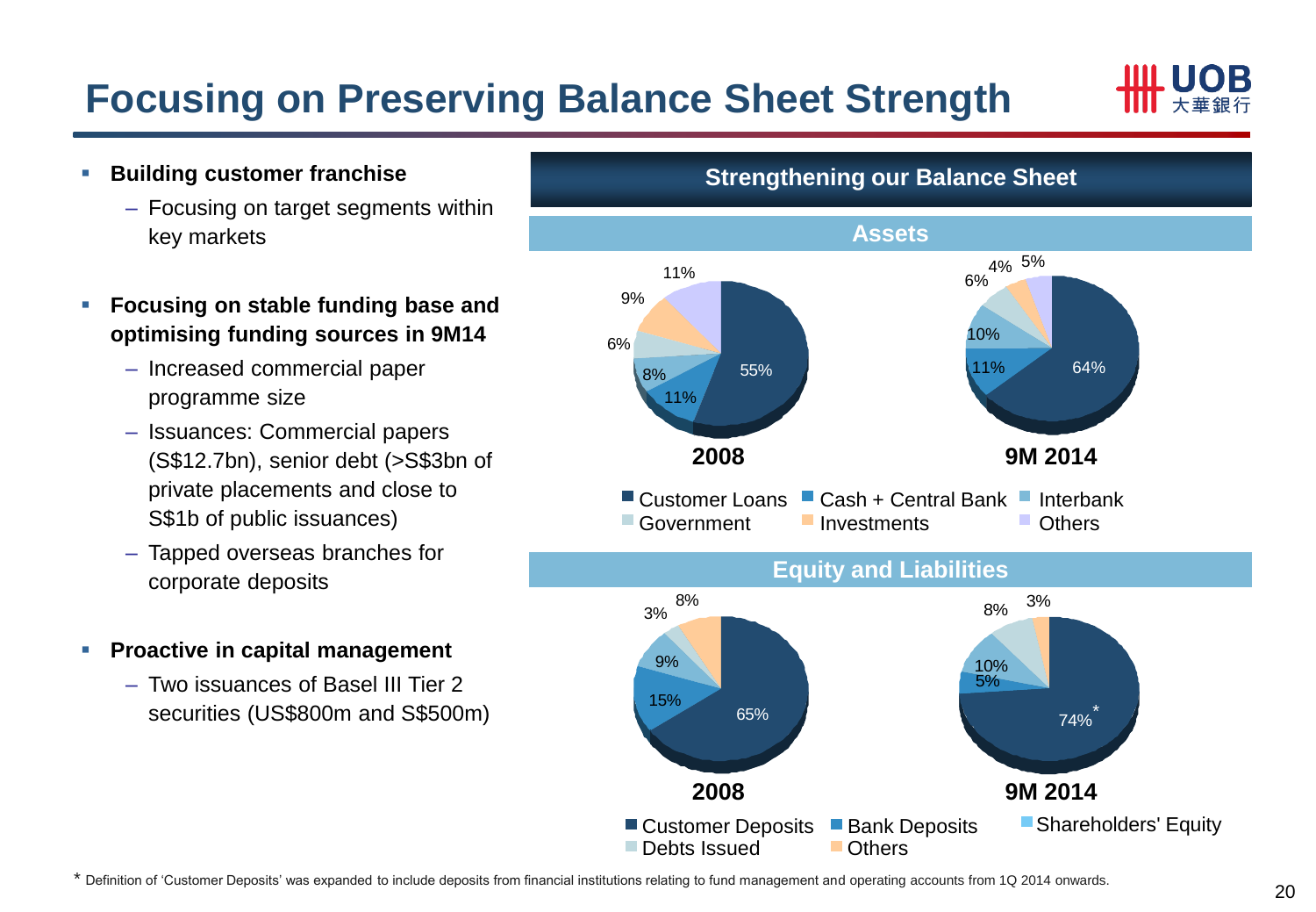# **Agenda**



| 1              | <b>Overview of UOB Group</b>   |
|----------------|--------------------------------|
| $\overline{2}$ | <b>Macroeconomic Outlook</b>   |
| 3              | <b>Strong UOB Fundamentals</b> |
| Δ              | <b>Our Growth Drivers</b>      |
| 5              | <b>Latest Financials</b>       |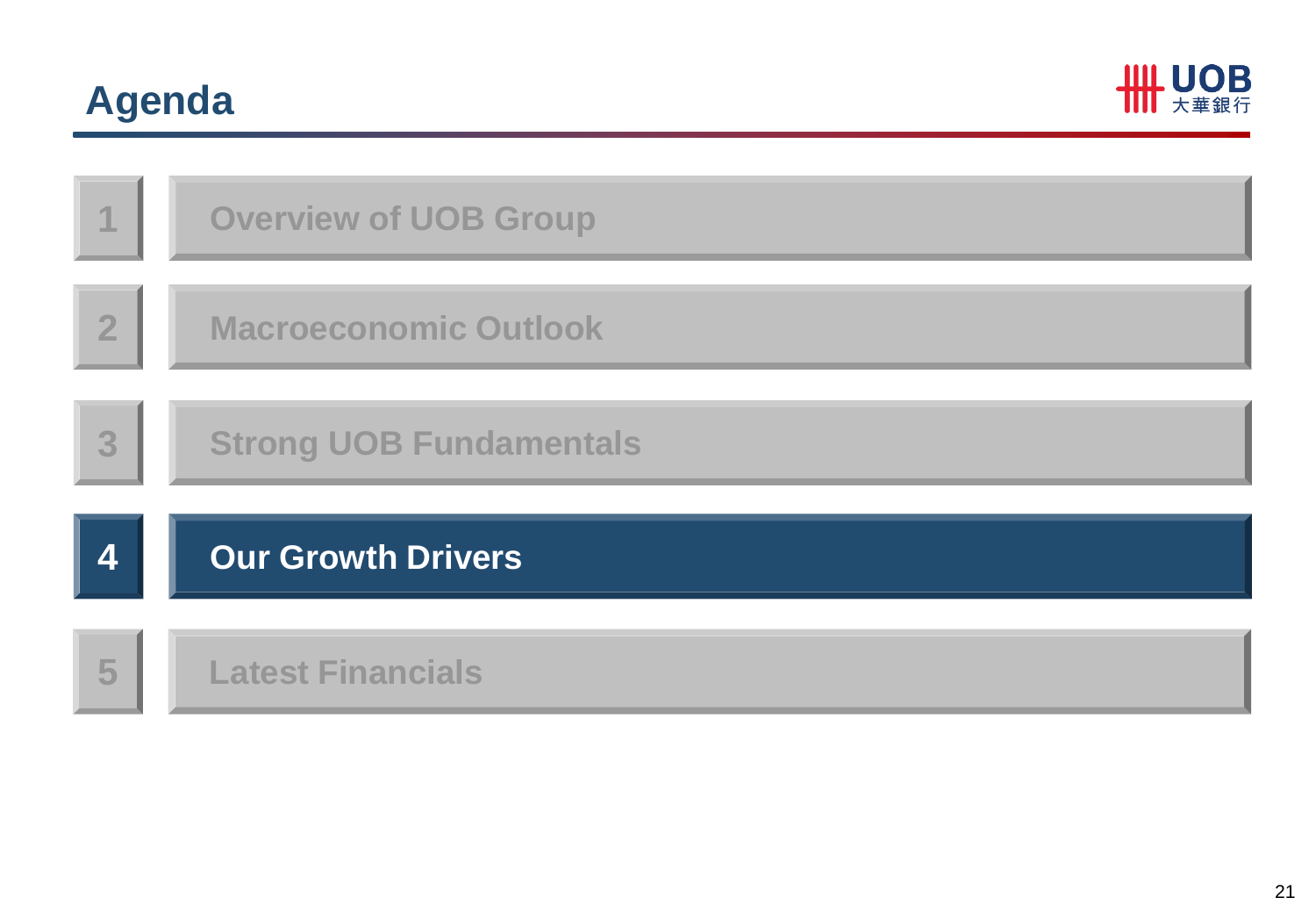

| <b>Realise Full</b><br><b>Potential of our</b><br><b>Integrated Platform</b> | Provides us with ability to serve expanding regional needs of our customers<br>$\mathcal{C}^{\mathcal{A}}$<br>Improves operational efficiency, enhances risk management, seamless customer<br>П<br>experience and faster time to market                      |
|------------------------------------------------------------------------------|--------------------------------------------------------------------------------------------------------------------------------------------------------------------------------------------------------------------------------------------------------------|
| <b>Sharpen Regional</b><br><b>Focus</b>                                      | Global macro environment remains uncertain. The region's long-term<br><b>Tale</b><br>fundamentals continue to remain strong<br>Region is our future engine of growth<br>×.                                                                                   |
| <b>Reinforce Fee</b><br><b>Income Growth</b>                                 | Grow fee income to offset competitive pressures on loans and improve return on<br>m.<br>capital<br>Increase client wallet share size by intensifying cross-selling efforts, focusing on<br>П<br>service quality and expanding range of products and services |
| <b>Long-term Growth</b><br><b>Perspective</b>                                | Disciplined approach in executing growth strategy, balancing growth with stability<br>П<br>Focus on risk adjusted returns; ensure balance sheet strength amidst global<br>m.<br>volatilities                                                                 |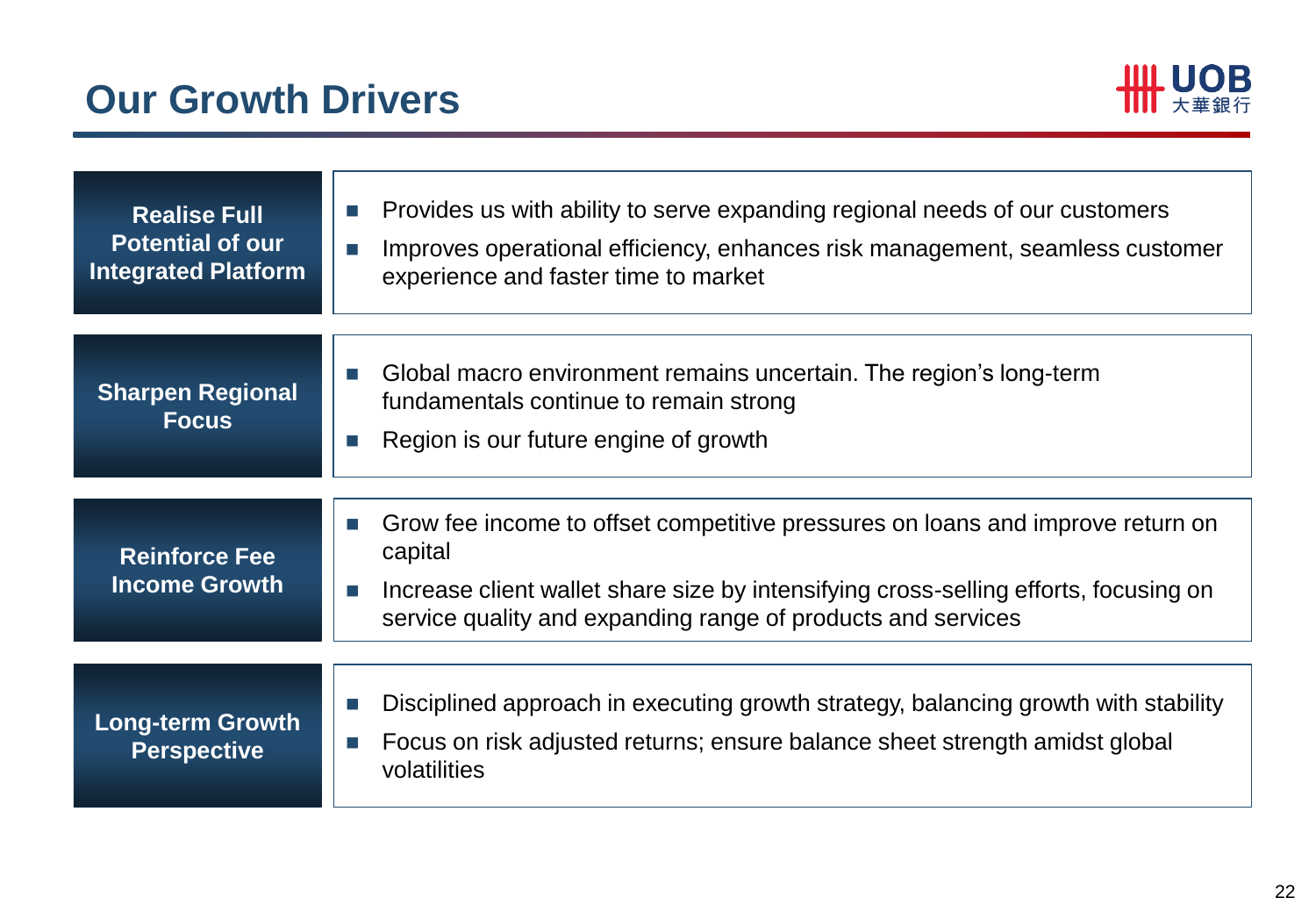### **Milestone in Regionalisation**



- Harnessing potential of regional network through an integrated platform
	- Completion of platform at end-2013
- Integrated regional platform to bring:
	- Improved productivity and operational efficiency
	- Quicker speed to market
	- Enhanced risk management
	- Consistent and seamless customer experience
- Positions us for next stage of regional business growth

### **Full Rollout of Integrated Regional Platform**



**All other overseas locations (across 14 countries) completed**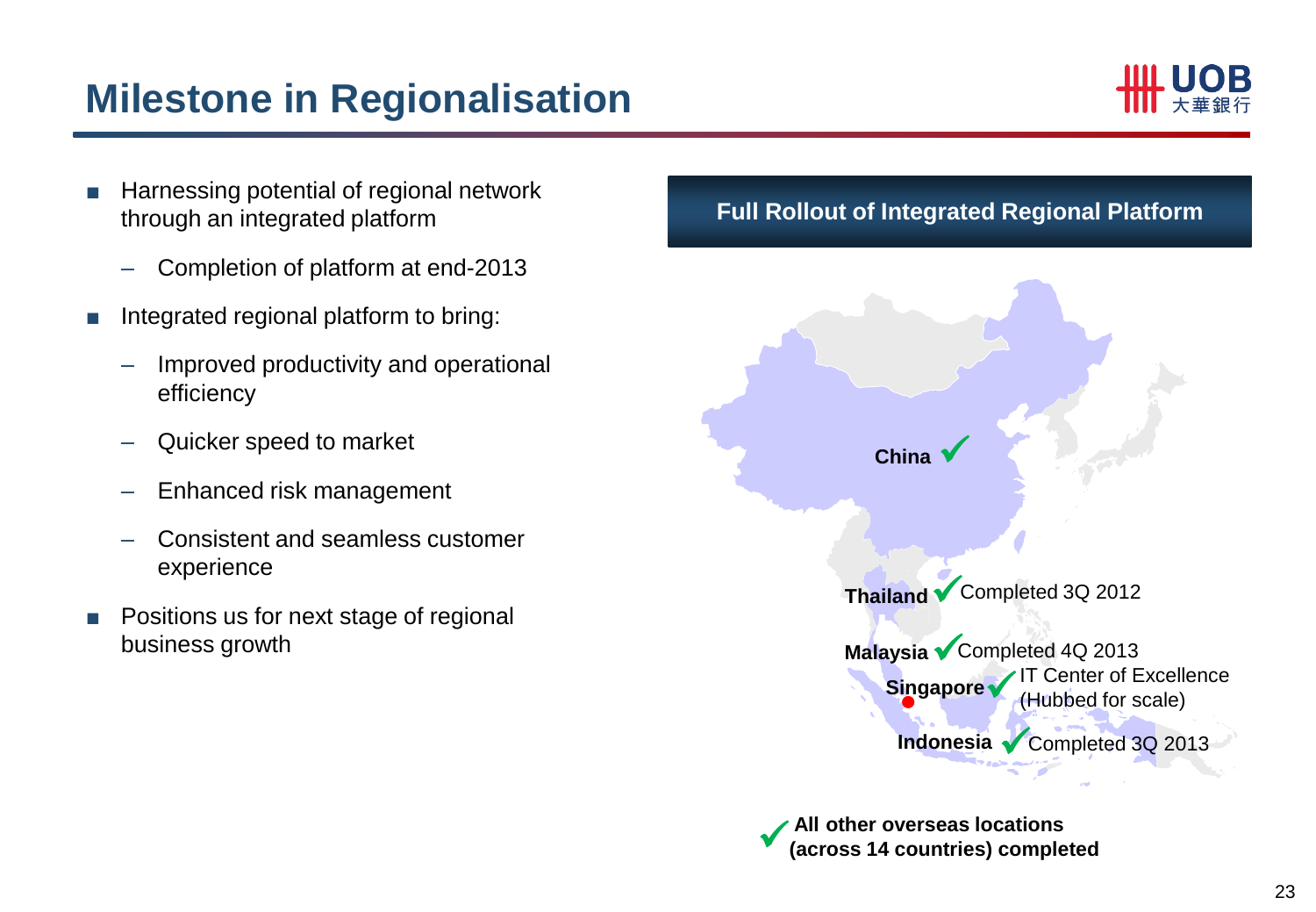# **Capitalising on Rising Intra-Regional Flows**



- Robust growth in customer base and cross-border loans over last 3 years
- Strengthened in-market teams and capabilities to serve customers' regionalisation needs
- Broadening and deepening product capabilities to drive cross-sell activities and reinforce fee income growth
- On track to achieve 50% target for overseas wholesale profit contribution by 2015



### **Growing Overseas Wholesale Profit Contribution**



### **Growing Number of Intra-Regional Deals**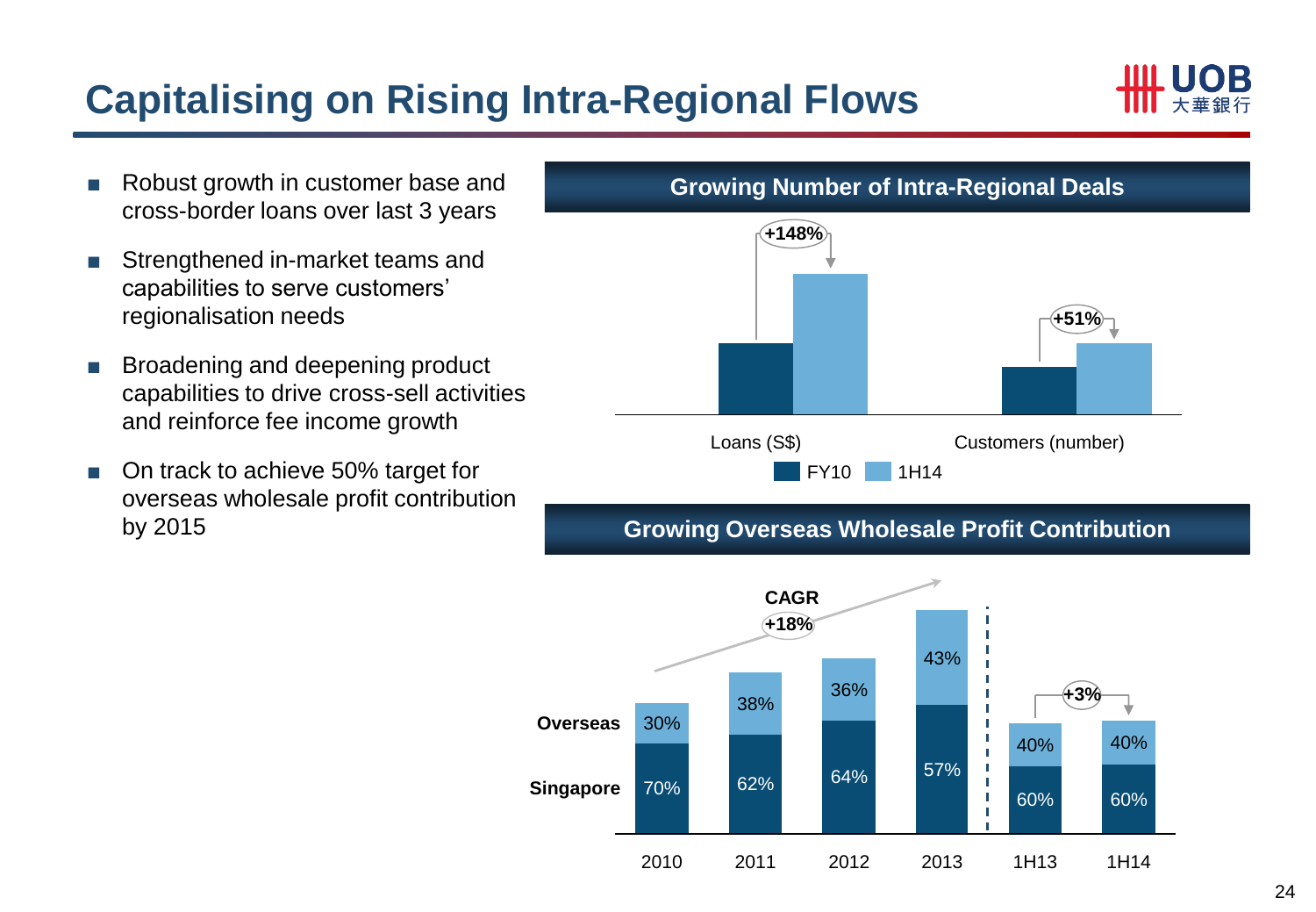## **Making Good Progress in Transaction Banking**



- Offer end-to-end solutions ranging from cash, trade and supply chain financing across our network
- Strong increase in trade loans, spurred by intra-regional trades
- Growing corporate deposits by leveraging strong credit ratings and product bundling/solutions
- Industry recognition with 29 awards across the region in 1H14



### **Transaction Banking Revenue**

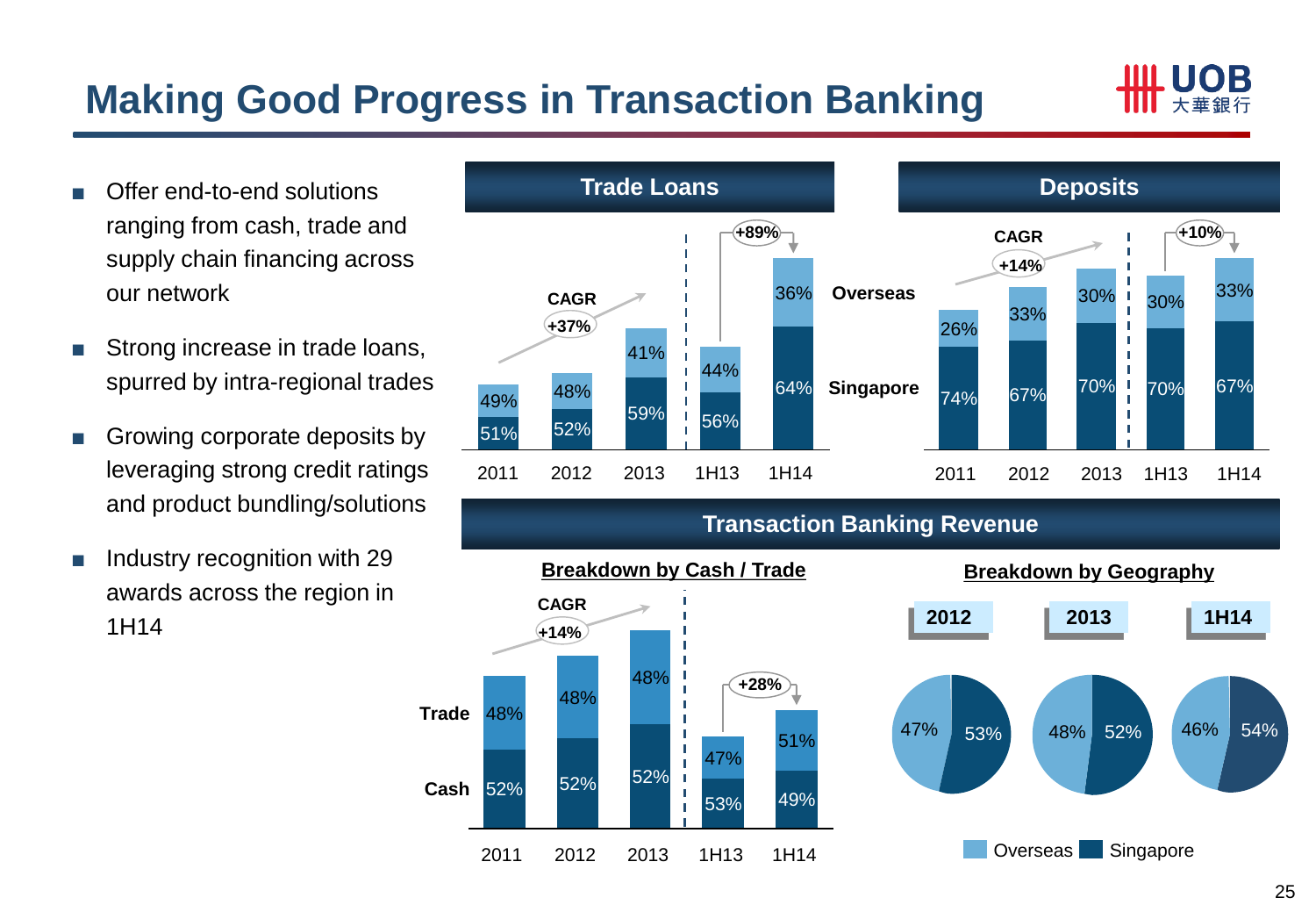## **Capturing Rising Asian Consumer Affluence**



- From FY2010 to June 2014,
	- Grew wealth management AUM from \$48bn to \$76bn
	- Expanded customer base from 100,000 to 183,000
	- Increased regional wealth management footprint from 29 to 50 wealth management centres
- Bancassurance consistently performing well ahead of joint targets

### **Growing Regional Wealth Management Profit Contribution**



### **Strong Growth for Annual Premium Equivalent (APE)**

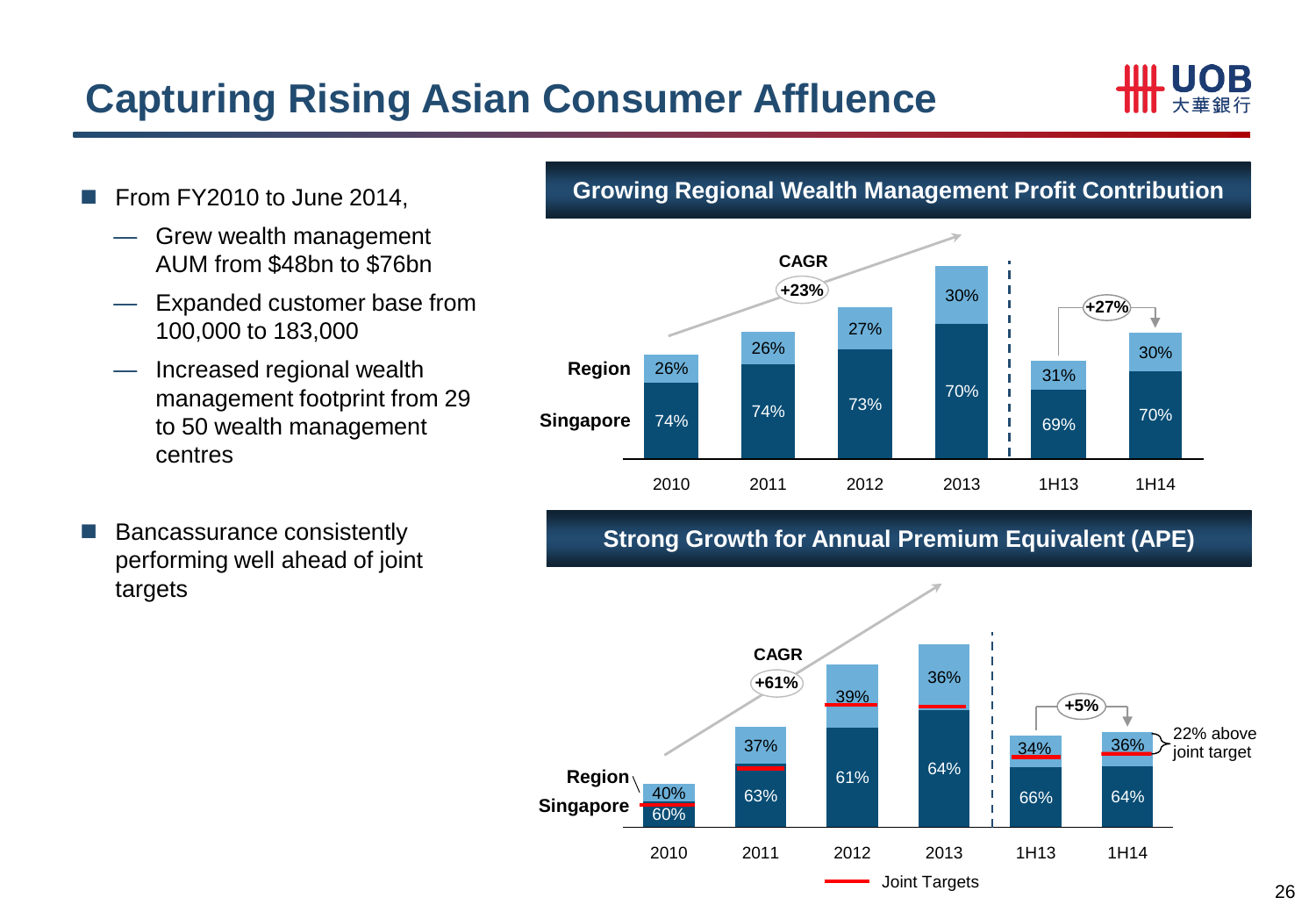



| <b>Stable</b><br><b>Management</b>      | Proven track record in steering the bank through various global events and crises<br>Stability of management team ensures consistent execution of strategies                                                                               |
|-----------------------------------------|--------------------------------------------------------------------------------------------------------------------------------------------------------------------------------------------------------------------------------------------|
| Integrated<br><b>Regional Platform</b>  | Entrenched local presence. Ground resources and integrated regional network<br>allow us to better address the needs of our targeted segments<br>Truly regional bank with full ownership and control of regional subsidiaries               |
| <b>Strong</b><br><b>Fundamentals</b>    | Sustainable revenue channels as a result of carefully-built core business<br>Strong balance sheet, sound capital & liquidity position and resilient asset quality -<br>testament of solid foundation built on the premise of basic banking |
| <b>Balance Growth</b><br>with Stability | Continue to diversify portfolio, strengthen balance sheet, manage risks and build<br>core franchise for the future<br>Maintain long-term perspective to growth to ensure sustainable shareholder returns                                   |

*Proven track record of financial conservatism and strong management committed to the long term*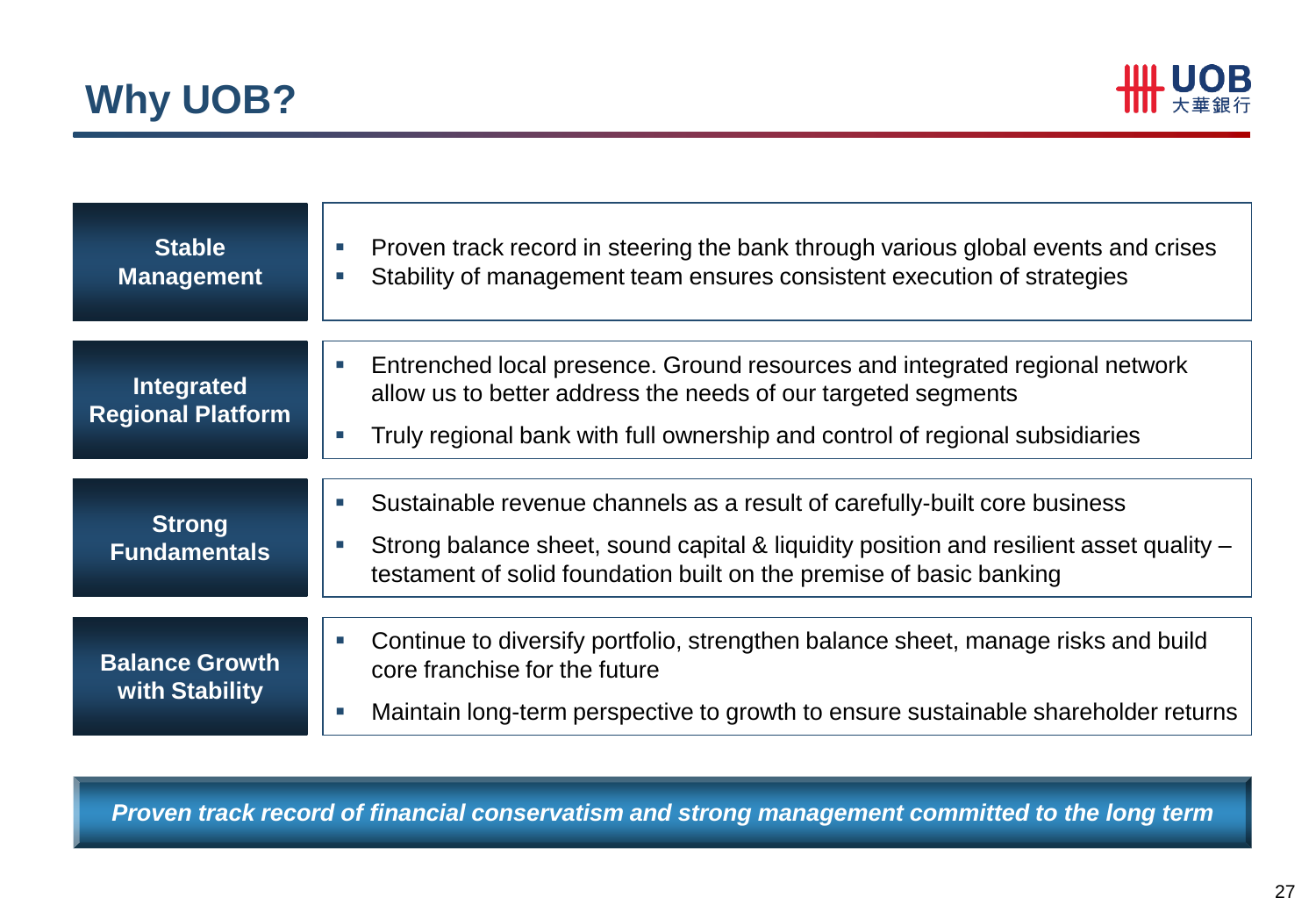# **Agenda**



| 1              | <b>Overview of UOB Group</b>   |
|----------------|--------------------------------|
| $\overline{2}$ | <b>Macroeconomic Outlook</b>   |
| 3              | <b>Strong UOB Fundamentals</b> |
| 4              | <b>Our Growth Drivers</b>      |
| 5              | <b>Latest Financials</b>       |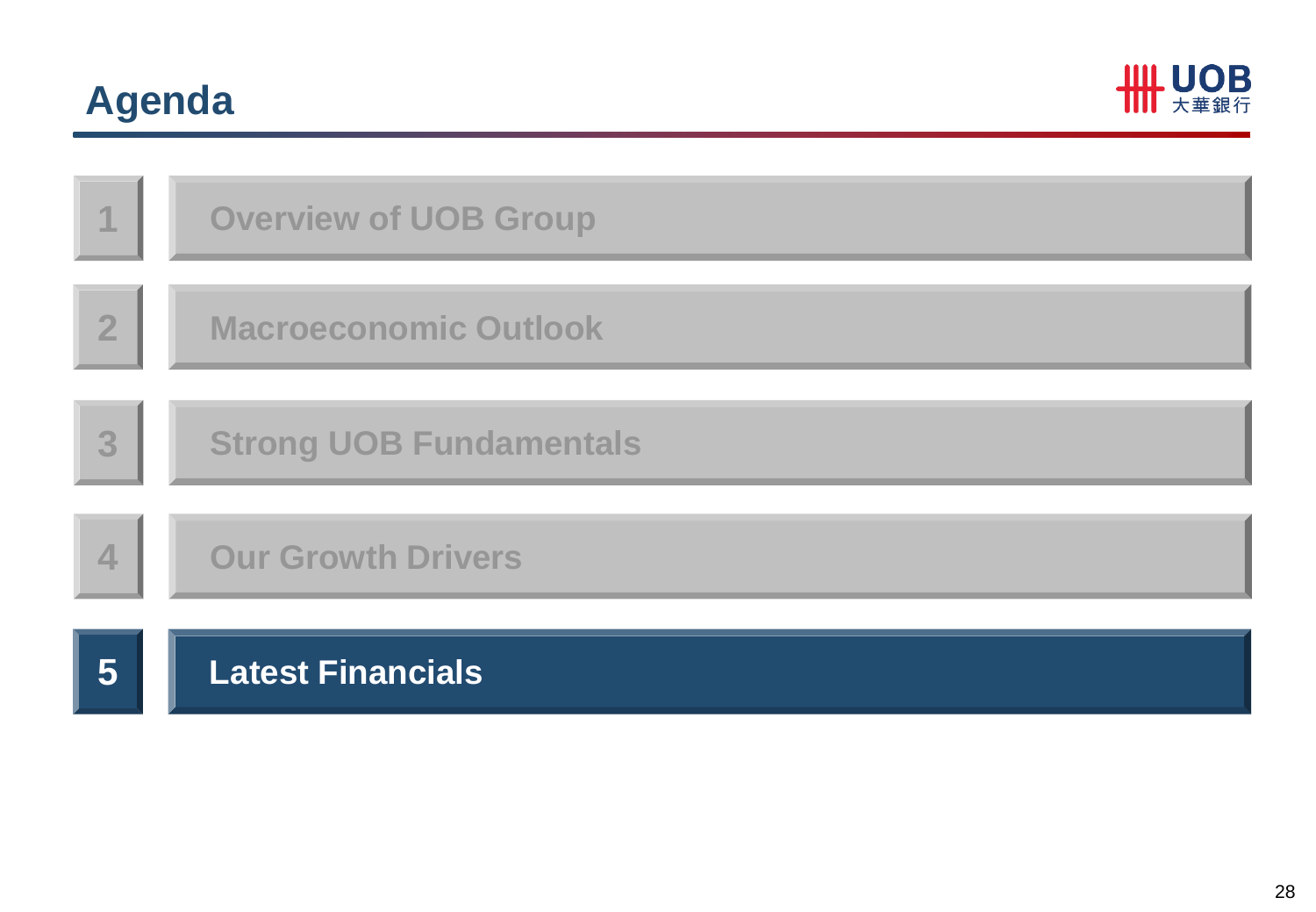### **9M14 Financial Overview**





| <b>Key Indicators</b>      | 9M14 | <b>9M13</b> | <b>YoY Change</b> |
|----------------------------|------|-------------|-------------------|
| NIM $(\%)$ <sup>2</sup>    | 1.72 | 1.71        | $0.01\%$ pt       |
| Non-NII / Income (%)       | 39.6 | 39.2        | $0.4\%$ pt        |
| Expense / Income ratio (%) | 41.8 | 42.9        | $(1.1)$ % pt      |
| ROE $(\%)$ 2,3             | 12.6 | 12.2        | $0.4\%$ pt        |

1. Refer to profit attributable to equity holders of the Bank.

2. Computed on an annualised basis.

3. Calculated based on profit attributable to equity holders of the Bank net of preference share dividends.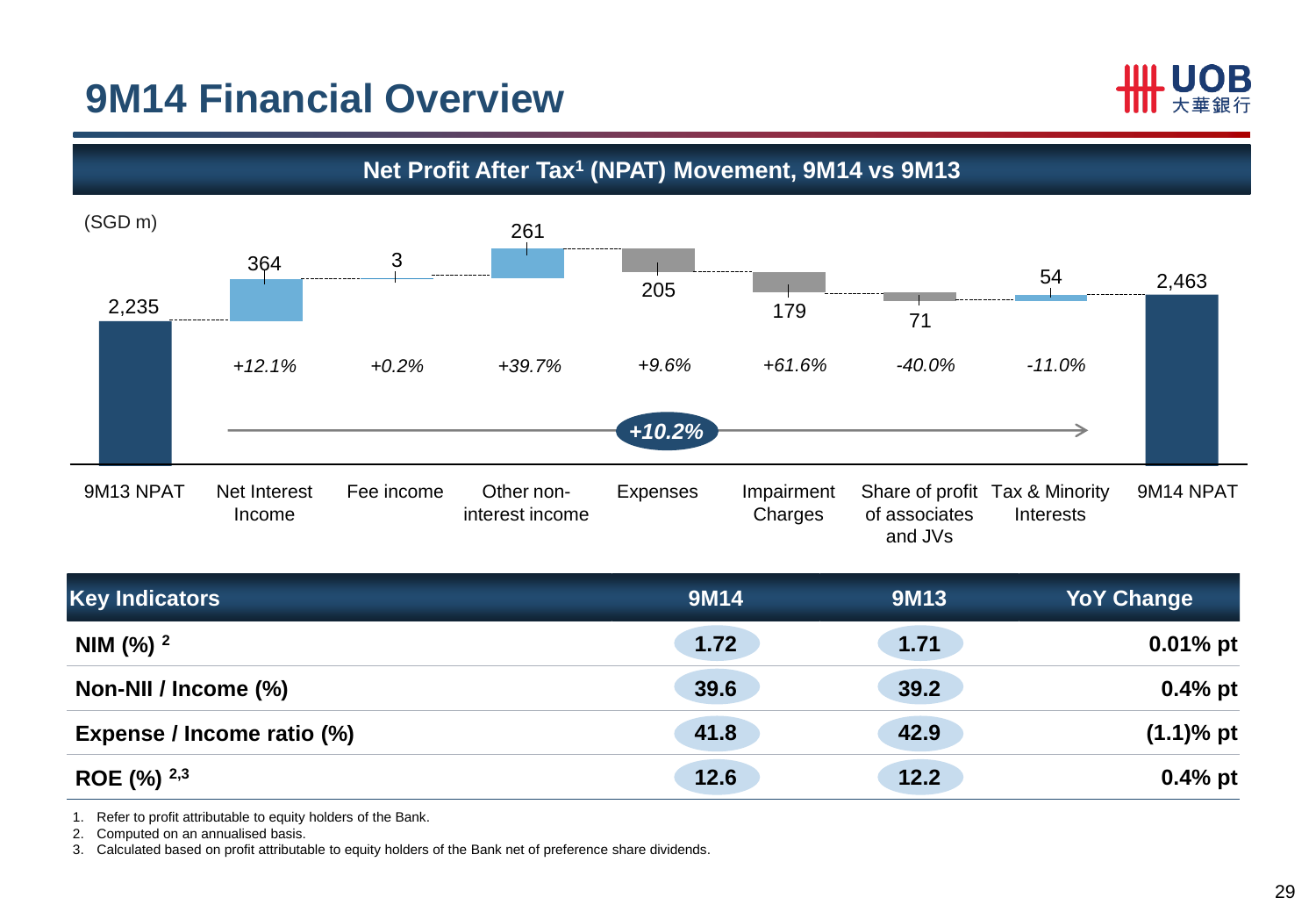### **3Q14 Financial Overview**



**Net Profit After Tax<sup>1</sup> (NPAT) Movement, 3Q14 vs 2Q14**

(SGD m)



| <b>Key Indicators</b>          | <b>3Q14</b> | <b>2Q14</b> | <b>QoQ Change</b> | <b>3Q13</b> | <b>YoY Change</b> |
|--------------------------------|-------------|-------------|-------------------|-------------|-------------------|
| NIM $\frac{9}{6}$ <sup>2</sup> | 1.71        | 1.71        | $\blacksquare$    | 1.71        |                   |
| Non-NII / Income (%)           | 41.4        | 40.3        | $1.1\%$ pt        | 37.1        | $4.3%$ pt         |
| Expense / Income ratio (%)     | 40.6        | 41.7        | $(1.1)$ % pt      | 43.0        | $(2.4)$ % pt      |
| ROE $(\%)$ 2,3                 | 12.9        | 12.5        | $0.4%$ pt         | 11.7        | $1.2%$ pt         |

1. Refer to profit attributable to equity holders of the Bank.

2. Computed on an annualised basis.

3. Calculated based on profit attributable to equity holders of the Bank net of preference share dividends.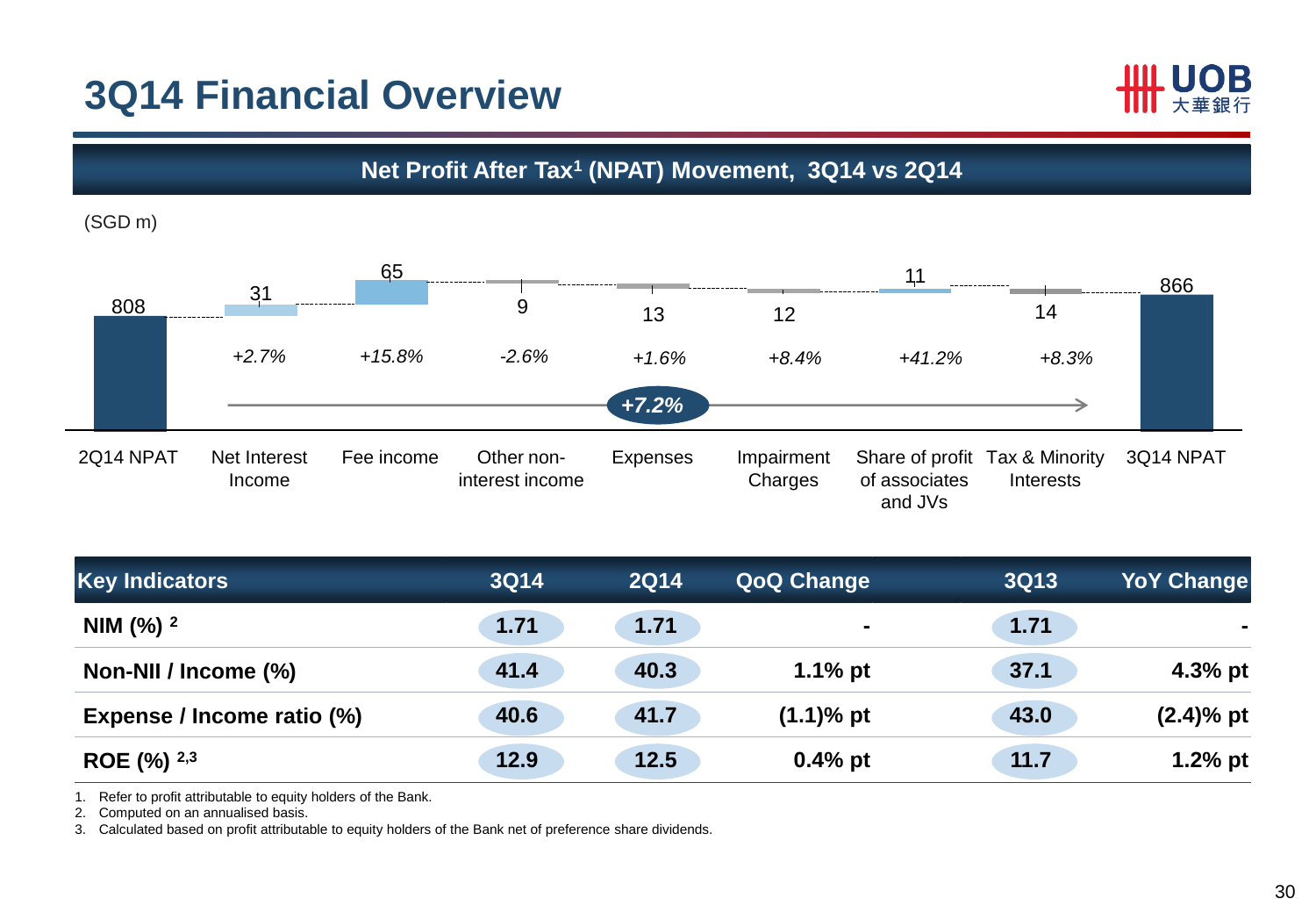### **Record NII driven by Healthy Loans Growth**





Note: Definition of 'Customer Deposits' was expanded to include deposits from financial institutions relating to fund management and operating accounts from 1Q 2014 onwards. The interest relating to these deposits and the corresponding impact to loan margin and interbank/securities margin for FY2013 was restated accordingly.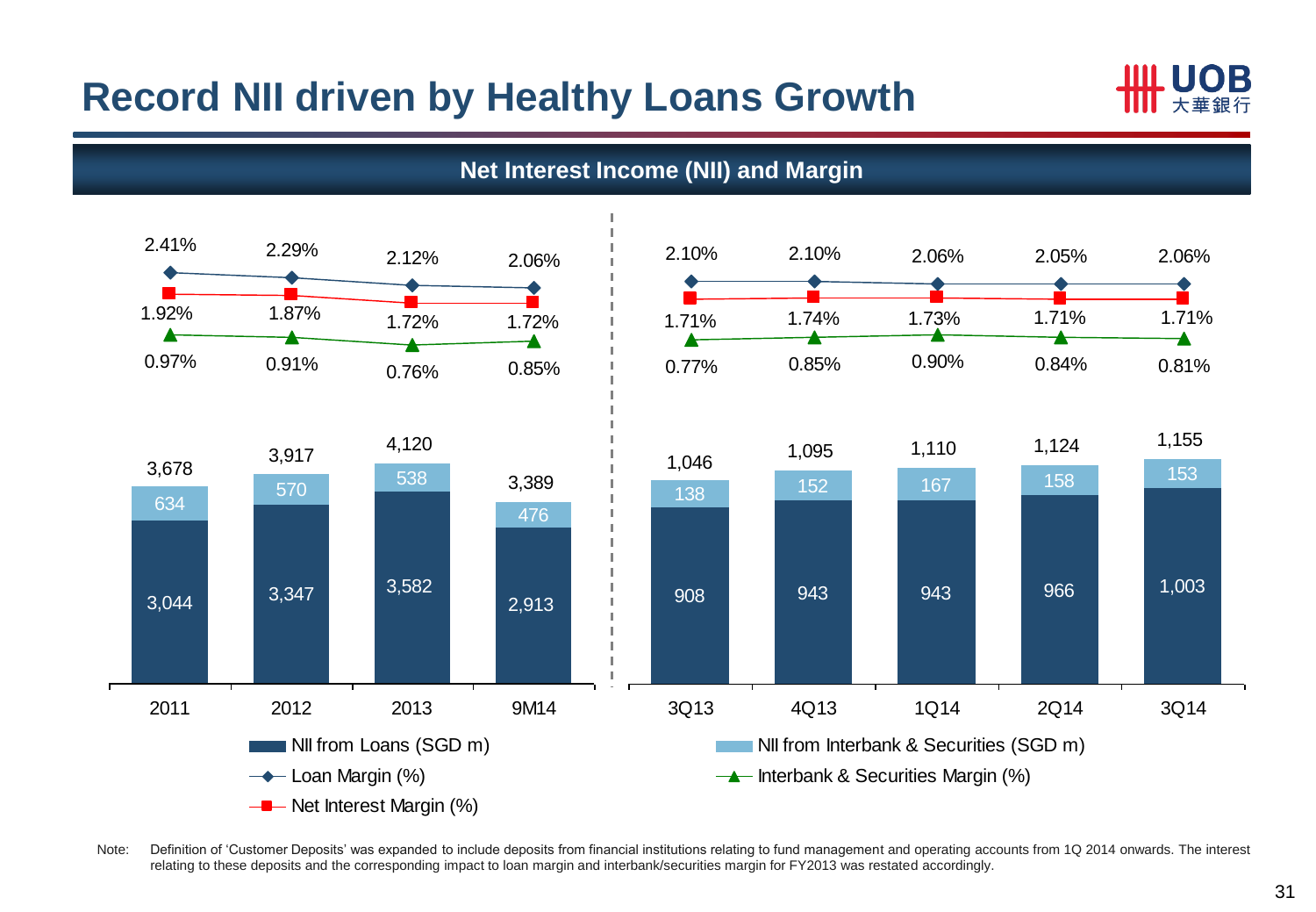

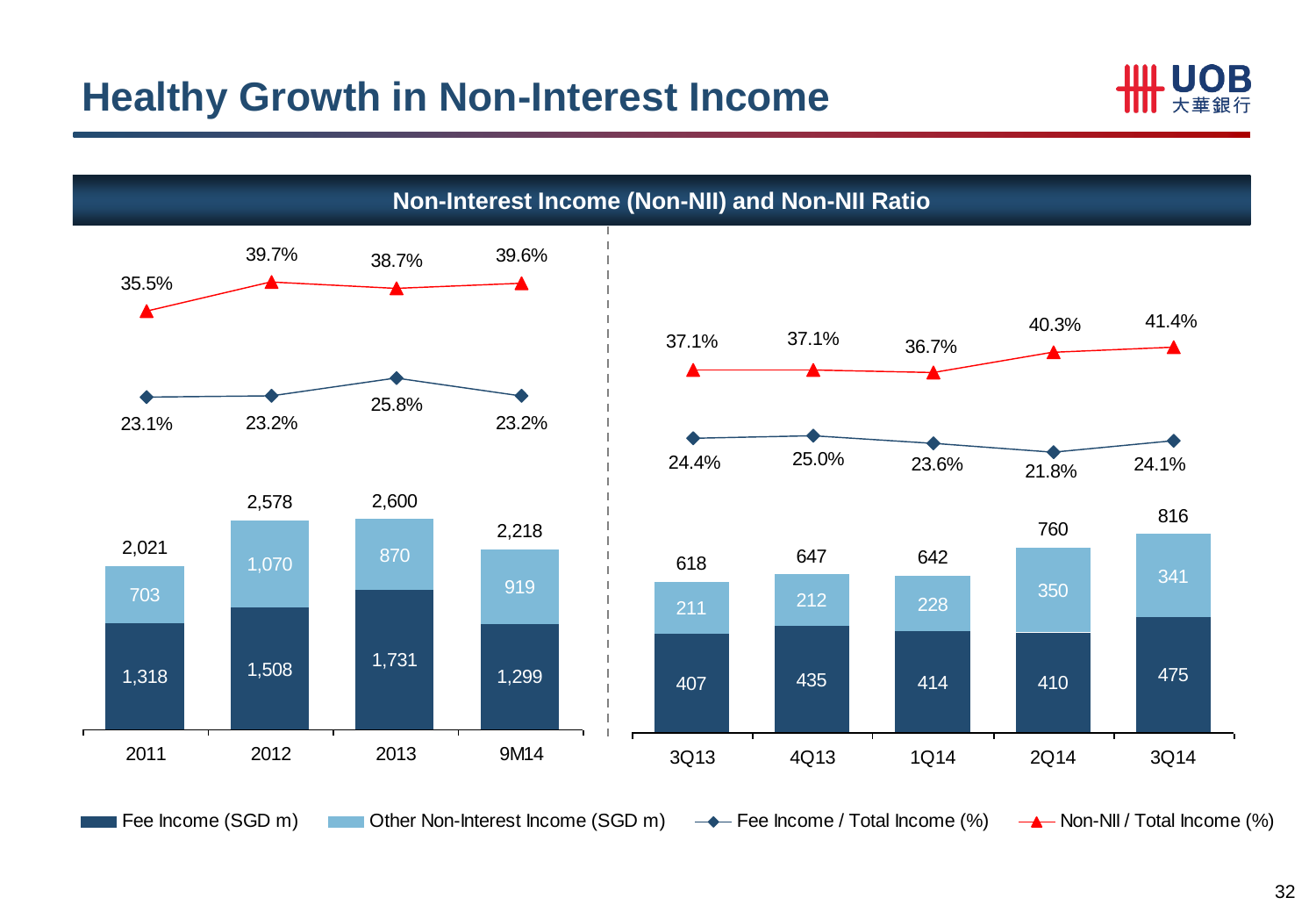

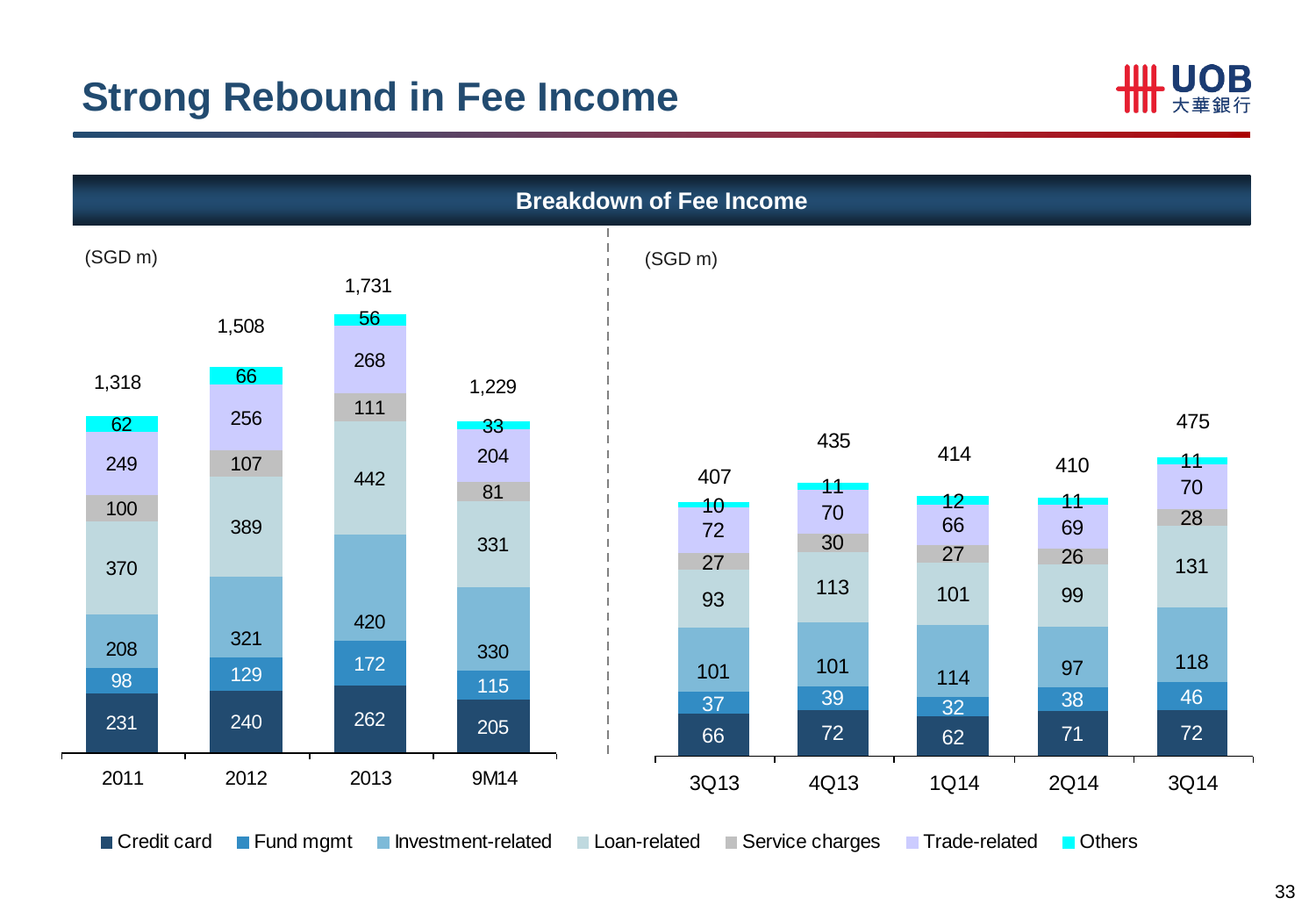

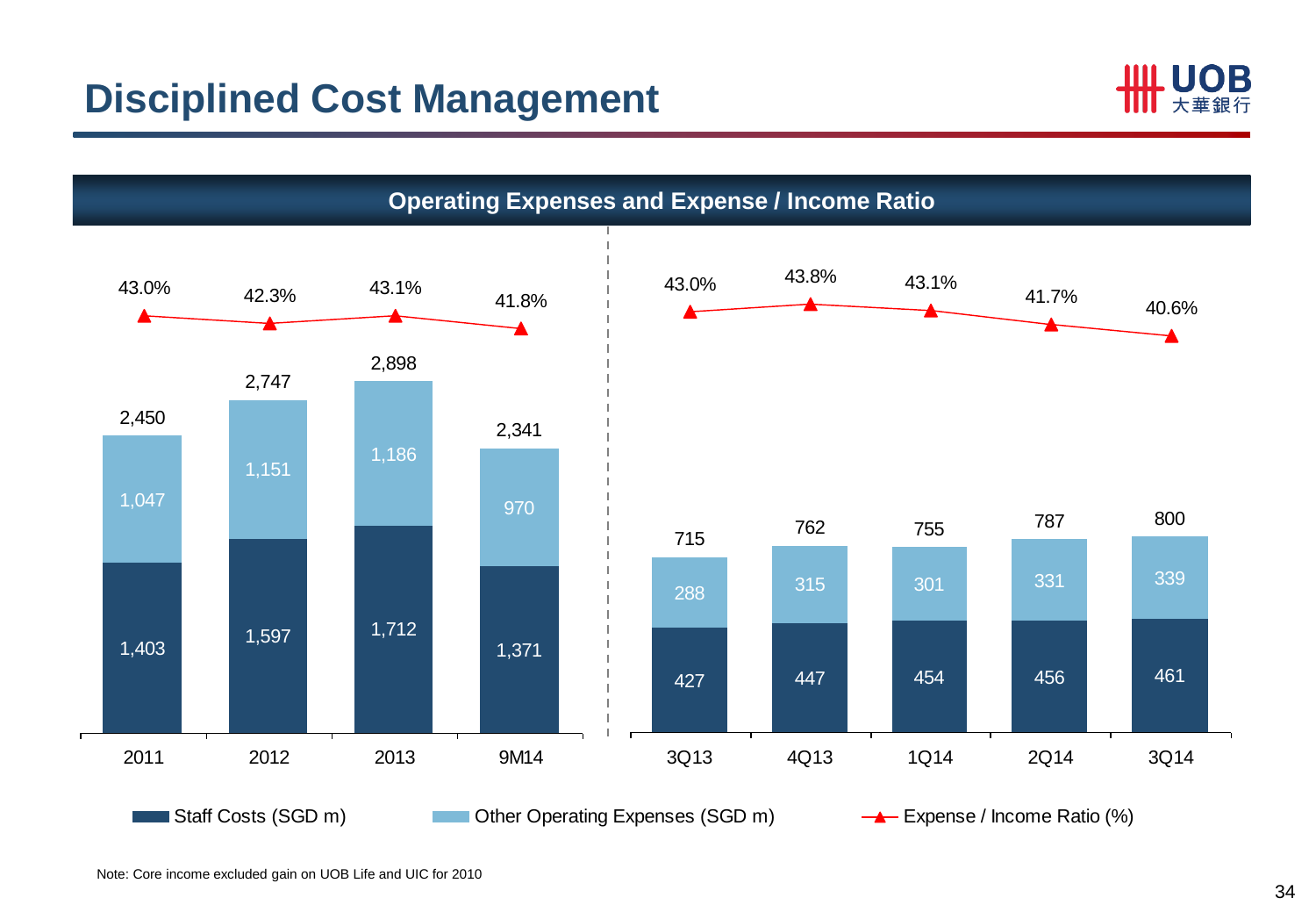

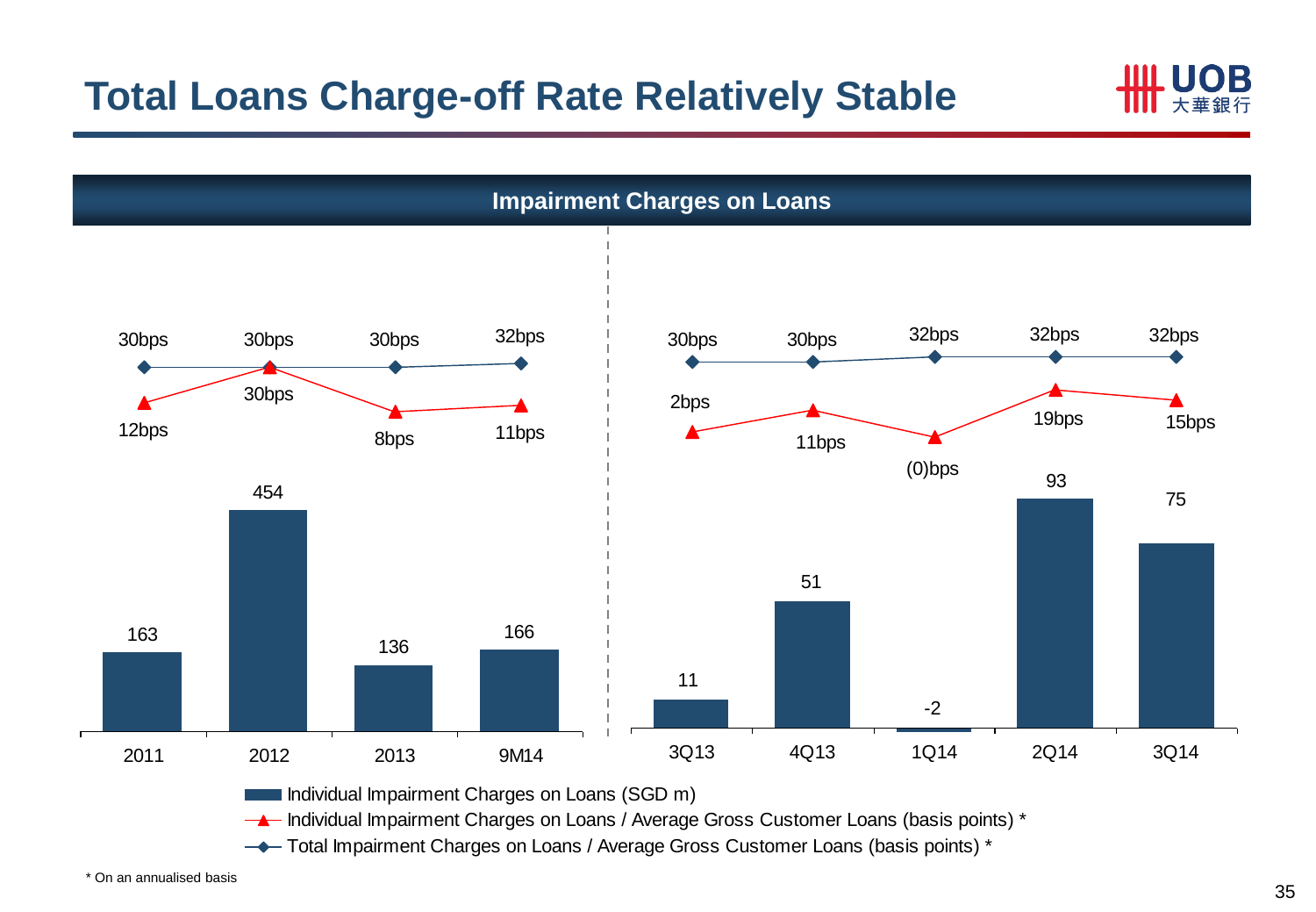### **Healthy Loans Growth**

| <b>USD Loans</b>     | 31.7         | 30.3         | 4.6           | 24.4         | 29.9          |
|----------------------|--------------|--------------|---------------|--------------|---------------|
|                      |              |              |               |              |               |
| <b>Total</b>         | 195.9        | 193.1        | 1.5           | 176.5        | 11.0          |
| <b>Others</b>        | 10.0         | 10.4         | $-3.8$        | 10.3         | $-2.9$        |
| <b>Greater China</b> | 15.7         | 14.4         | 9.0           | 10.6         | 48.1          |
| Indonesia            | 5.8          | 5.7          | 1.8           | 5.4          | 7.4           |
| <b>Thailand</b>      | 10.4         | 10.0         | 4.0           | 9.5          | 9.5           |
| Malaysia             | 27.6         | 26.5         | 4.2           | 24.3         | 13.6          |
| Regional:            | 59.4         | 56.7         | 4.8           | 49.8         | 19.3          |
| Singapore            | 126.6        | 126.1        | 0.4           | 116.4        | 8.8           |
| <b>Gross Loans</b>   | <b>SGD b</b> | <b>SGD b</b> | $\frac{1}{2}$ | <b>SGD b</b> | $\frac{0}{0}$ |
|                      | <b>3Q14</b>  | <b>2Q14</b>  | $+$ /(-)      | <b>3Q13</b>  | $+$ /(-)      |
|                      |              |              | QoQ           |              | YoY           |

14% 8% 5% 5% 65% 3% **3Q14**



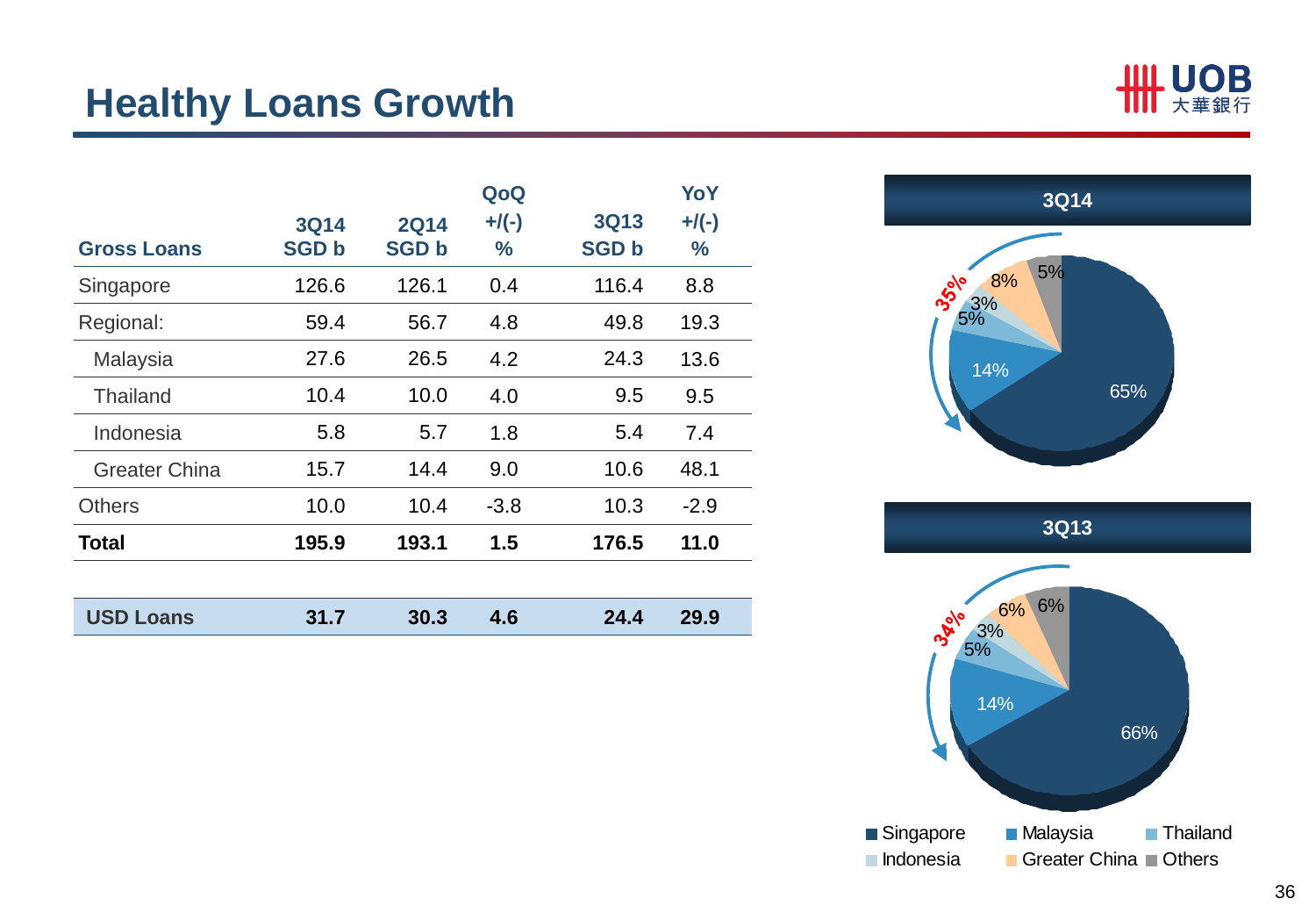## **Stable Liquidity Position**





Note: Definition of 'Customer Deposits' was expanded to include deposits from financial institutions relating to fund management and operating accounts from 1Q 2014 onwards. Prior quarters of 2013 have been restated accordingly.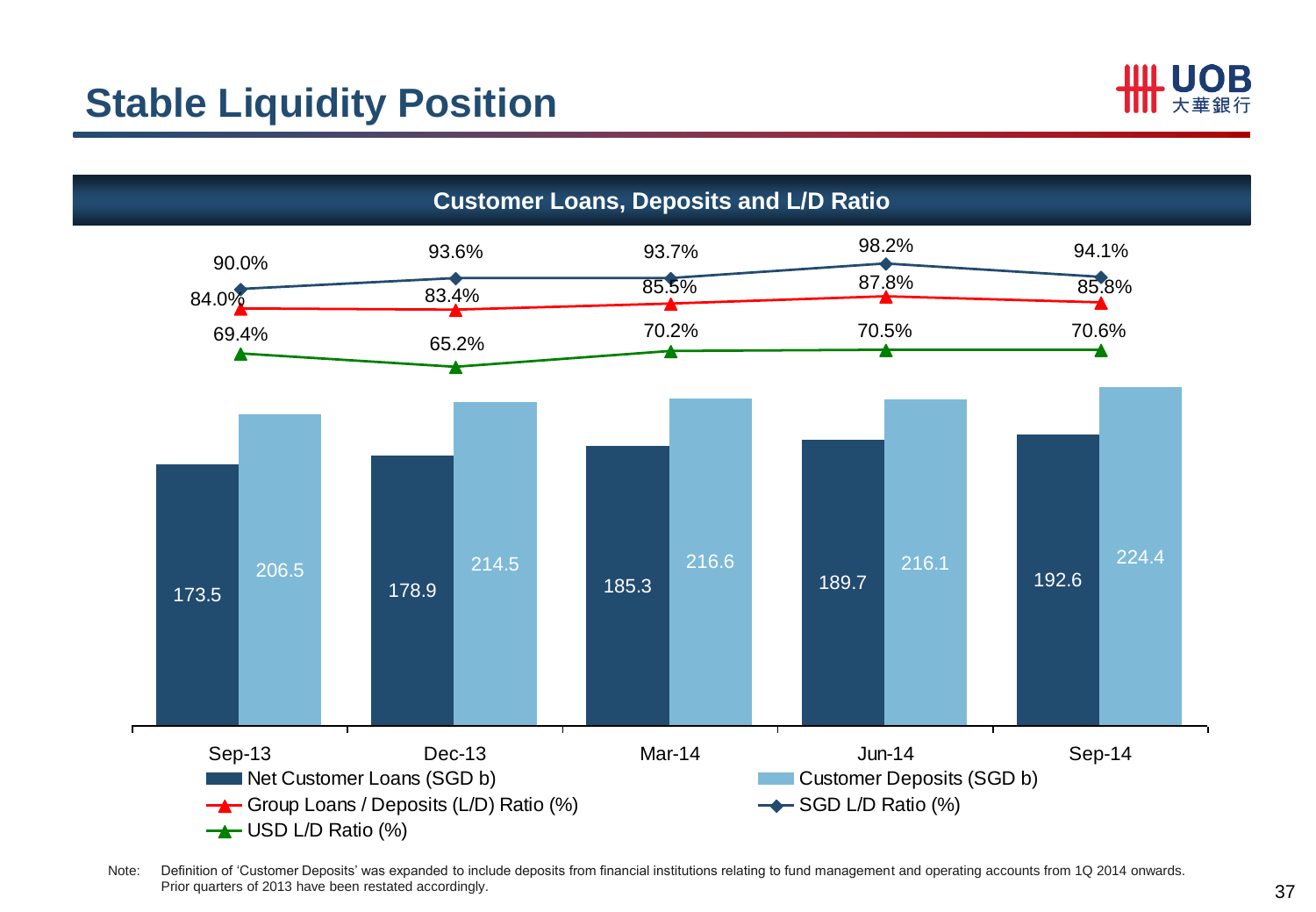## **Robust Credit Quality; NPL Ratio Stable at 1.2%**



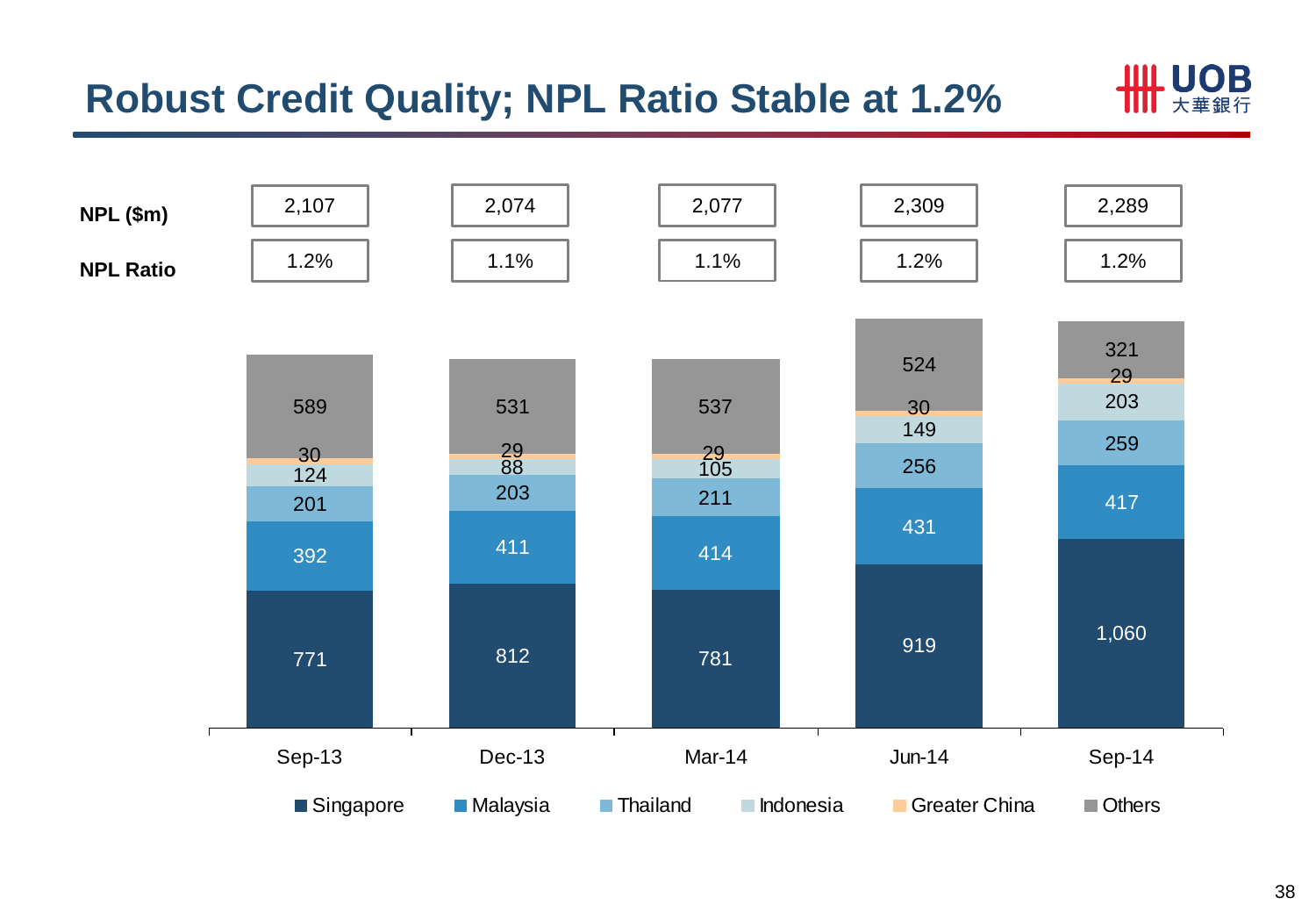



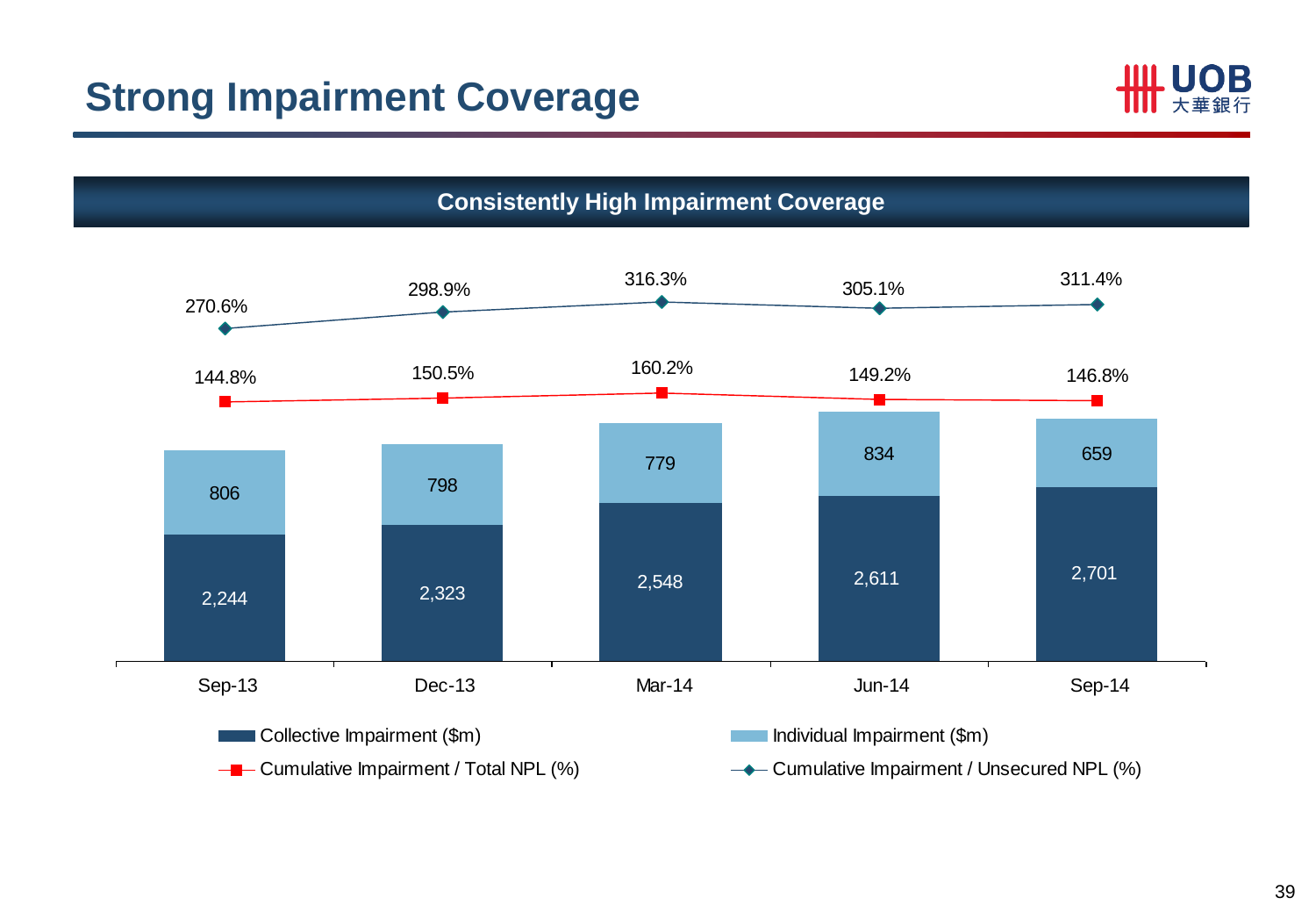## **Capital Ratios Remained Strong**